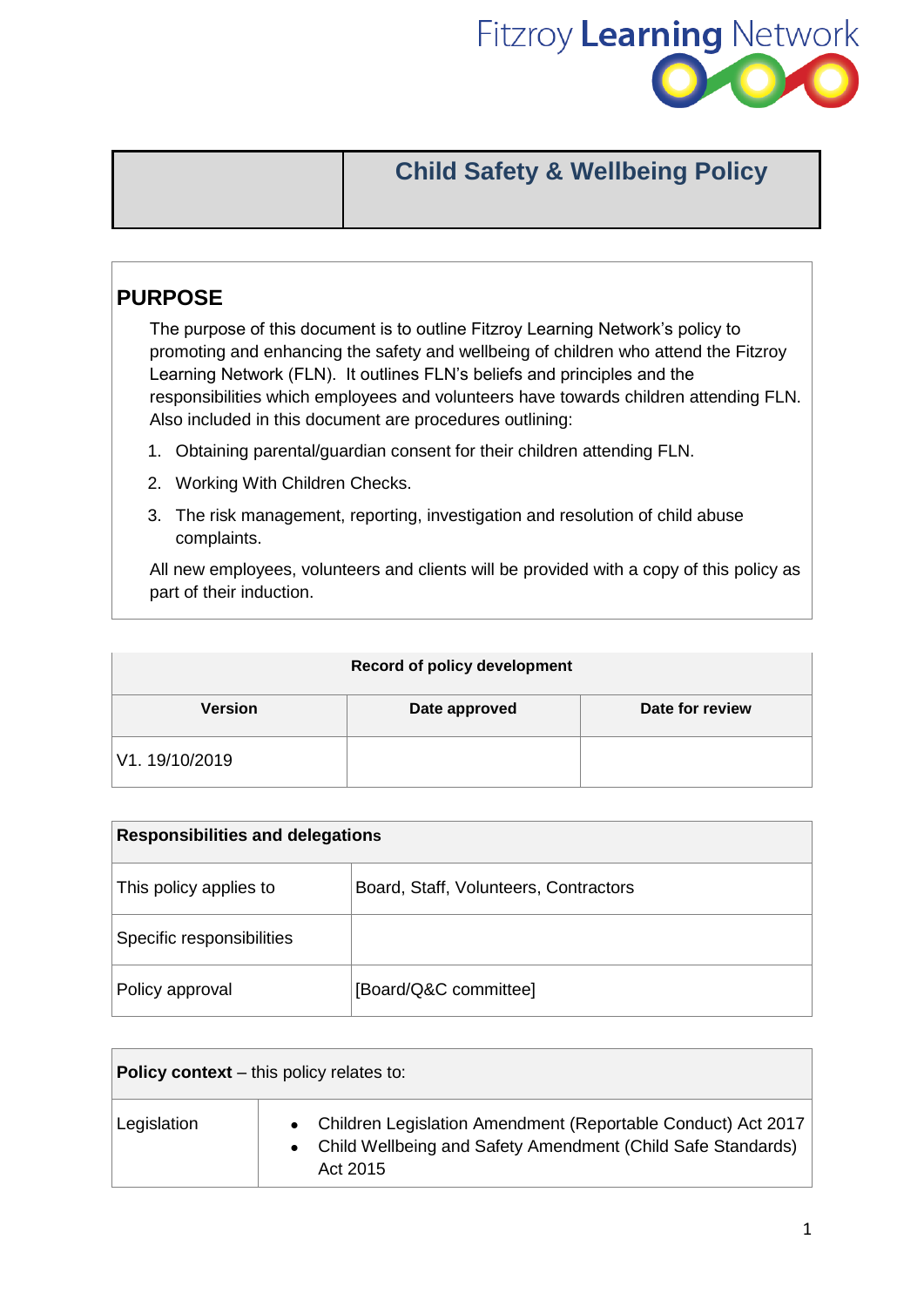

|                                              | Children Youth and Families Act 2005 section 182 (1) and 184<br>$\bullet$<br>Crimes Act 1958 (Vic)<br>Education and Training Reform Amendment (Child Safe Schools<br>) Act 2015<br>Working with Children Amendment Act 2016 (Vic)<br>Wrongs Amendment (Organisational Child Abuse) Act 2016<br>(Vic)                                                                                                                                                                                                                                                    |
|----------------------------------------------|---------------------------------------------------------------------------------------------------------------------------------------------------------------------------------------------------------------------------------------------------------------------------------------------------------------------------------------------------------------------------------------------------------------------------------------------------------------------------------------------------------------------------------------------------------|
| <b>Related policies</b>                      | Code of Conduct and Ethics<br><b>Recruitment Policy</b><br><b>Staff Induction Policy</b><br>$\bullet$<br><b>Volunteer Management Policy</b><br>$\bullet$<br>Anti-Discrimination, Harassment & Bullying Policy<br>$\bullet$<br><b>Privacy and Confidentiality Policy</b><br>$\bullet$<br><b>Disputes and Grievances Policy</b><br>$\bullet$<br>• Performance Review Policy<br>Hr Handbook (Performance management and Improvement<br>$\bullet$<br>Policy)<br>Volunteer Management Policy (volunteer induction and<br>$\bullet$<br>performance management |
| Forms, record<br>keeping, other<br>documents | See Appendices                                                                                                                                                                                                                                                                                                                                                                                                                                                                                                                                          |

# **Policy**

### **Statement of Commitment**

Fitzroy Learning Network (FLN) is committed to the safety and wellbeing of children. FLN recognises the importance and responsibility of providing a safe, supporting and welcoming environment which respects and fosters the dignity and self-esteem of children and young people. Everyone working at FLN is responsible for the care and protection of the children within our care and reporting information about suspected child abuse.

FLN's policy relates to all children aged 18 years or under and it is intended to empower the children and young people who attend FLN. We seek to involve children when making decisions, especially about matters that directly affect them, listen to their views and respect what they have to say.

We promote diversity and tolerance in our community and people from all walks of life and cultural backgrounds are welcome. In particular, we promote:

- The cultural safety, participation and empowerment of children from culturally and/or linguistically diverse backgrounds;
- The cultural safety, participation and empowerment of Aboriginal children;
- The cultural safety, participation and empowerment of LGBTI children; and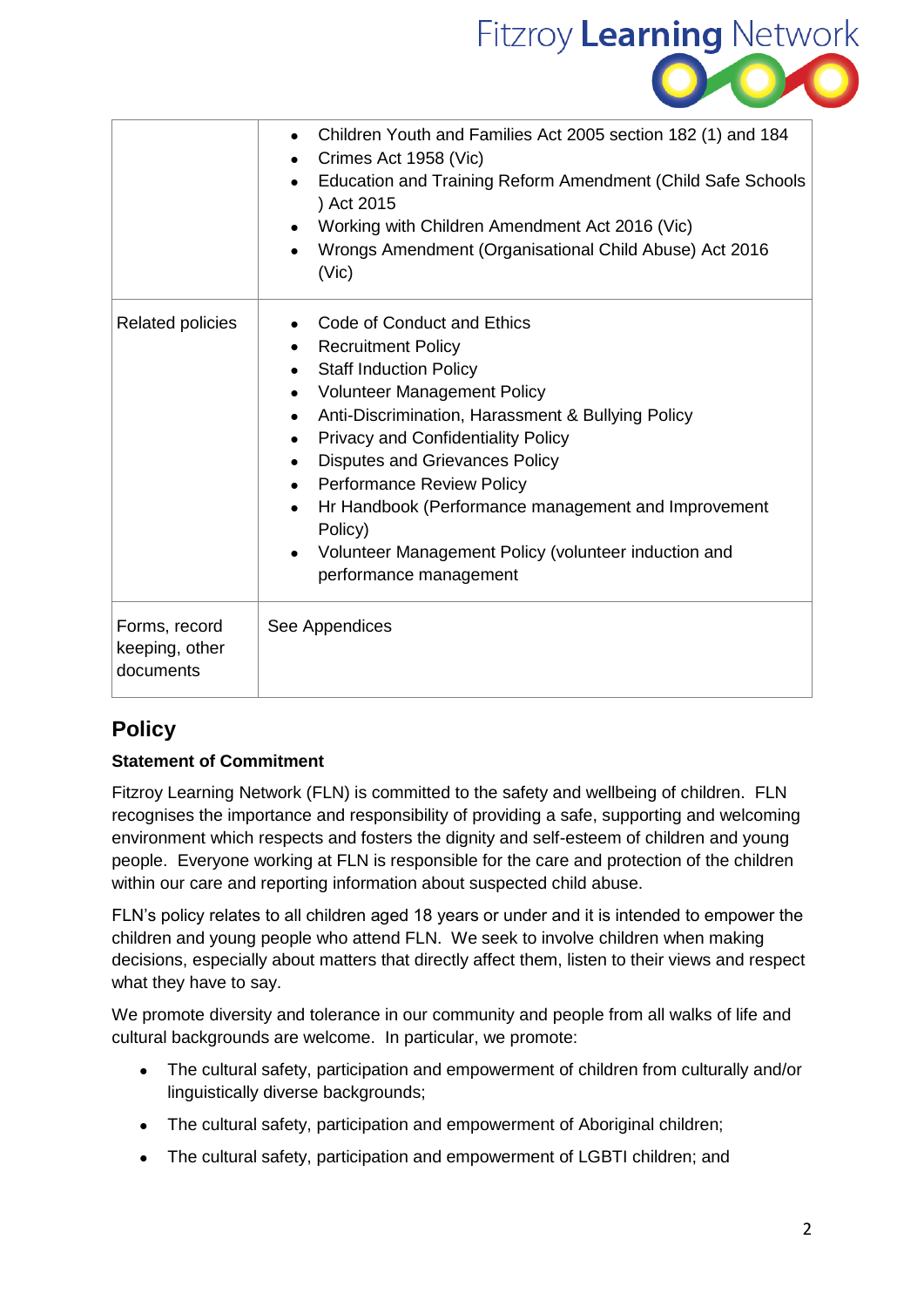

The safety of children with a disability, ensuring they can participate equally.

We practice zero tolerance of child abuse, and all allegations and safety concerns are treated seriously and consistently in accordance with this policy. We facilitate the prevention of child abuse occurring within FLN.

If any person believes a child is in immediate risk of abuse, telephone 000.

## **Code of Conduct**

Consistent with our commitment to the safety and wellbeing of children and young people FLN has a Child Safety Code of Conduct (see Appendix 1). This Code of Conduct aims to protect children and reduce any opportunities for child abuse or harm to occur. It also facilitates ways to avoid or better manage risky situations and behaviours. It complements child protection legislation, other relevant FLN policies and procedures (see Section 3), professional standards, codes or ethics as these apply to board members, employees, volunteers and other personnel.

The Board and management of FLN support implementation and monitoring of the Code of Conduct and will plan, implement and monitor arrangements to provide inclusive, safe and orderly environments for children and young people. They will also ensure the Code of Conduct operates effectively.

All board members, employees, volunteers and any other members of the FLN community involved in child-related work are required to sign and comply with the Code of Conduct.

Consistent with our commitment to empowering children and young people, FLN also has a Code of Conduct for children attending FLN programs. This Code of Conduct for Children seeks to reinforce:

- mutual respect for other children and young people;
- behaviours which help children and young people protect themselves from abuse.

A copy of this Code of Conduct for Children is attached as an Appendix 2.

### **Human Resources Management**

FLN acknowledges that our human resources practices and management are an important way of reducing risks to the safety of children and young people. Human resources practices include the recruitment, training and supervision of all personnel who deal with children and young people.

Accordingly:

- a) Each position or category of positions for employees of volunteers which involve work connected with children and young people must have a clear statement that sets out:
	- The position's requirements, duties and responsibilities regarding child safety; and
	- The position occupant's essential or relevant qualifications, experience and attributes in relation to child safety.
- b) All applicants for positions that involve child connected work for FLN must be informed about our child safety practices and sign the Child Safety Code of Conduct (Appendix 1).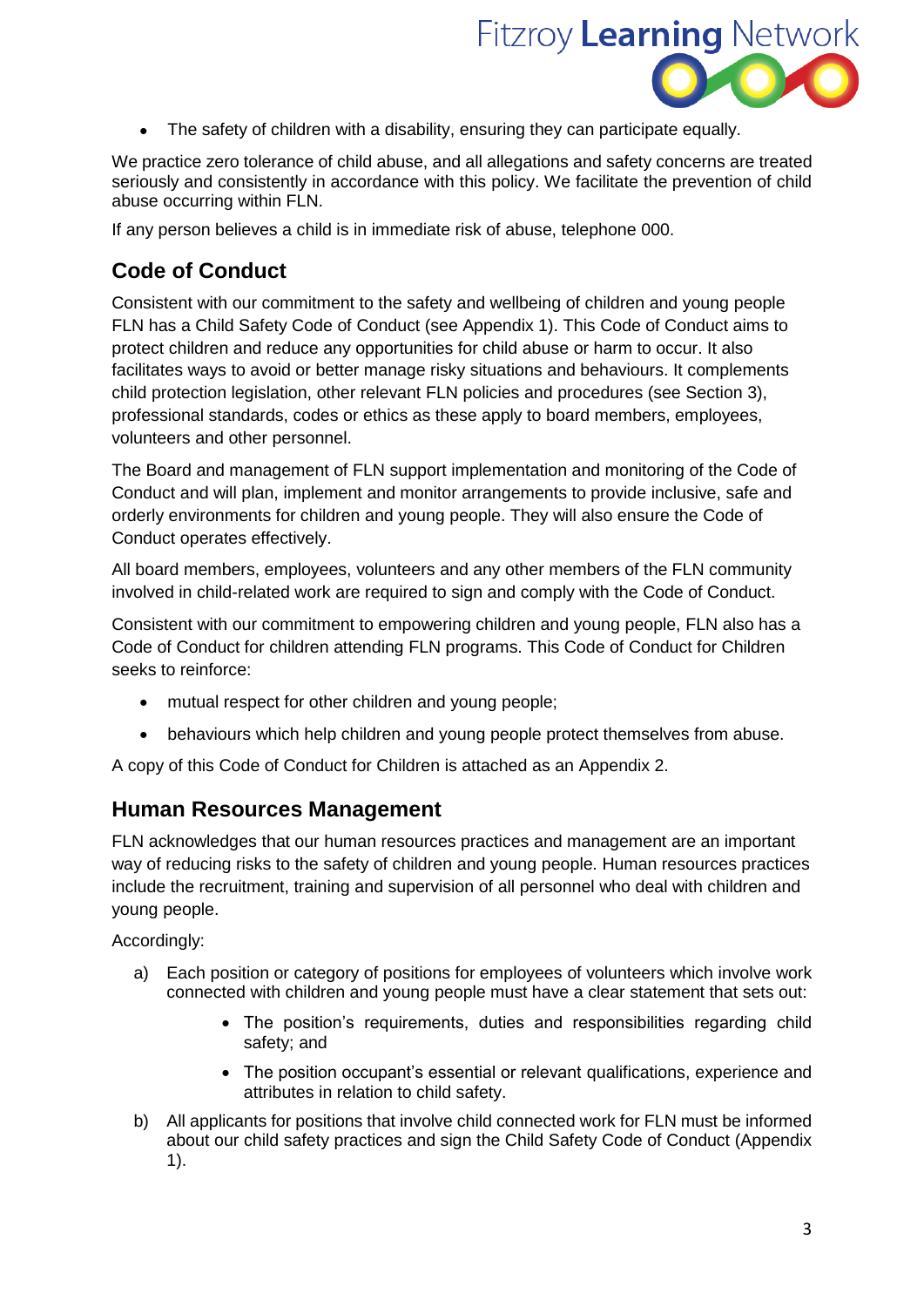

- c) In accordance with any applicable legal requirements or policy, FLN will gather, verify and record the following information about a person whom it proposes to engage to perform child connected work:
	- Working with Children Check Status (see Section 1.4 below for further information);
	- Proof of personal identify and any other relevant qualifications;
	- The person's history of work involving children; and wherever possible
	- References that address the person's suitability for the position and working with children.
- d) FLN will not need to make the checks outlined above about a particular individual if it has already done so within the previous 12 months and can provide suitable evidence of such.
- e) All child safety and well being responsibilities must be referenced in employee or volunteer letters of offer and a copy of this policy must be provided.
- f) When a new board member, staff member or volunteer starts at FLN, they must provide written acknowledgment of having read, understood and agreed to abide by FLN's Child Protection Policy and sign the Child Safety Code of Conduct (Appendix 1).
- g) All employees and volunteers involved in work connected with children must participate in a structured induction process that includes an introduction to child safety and wellbeing issues. They must be made aware of:
	- The definitions of abuse and neglect as contained in the current children's protection legislation (see Appendix 3);
	- The requirement to exercise a duty of care to protect children and keep them safe while they are engaged in any FLN activity; and
	- The requirement and process for reporting suspicion of child abuse and neglect as required by the current children's protection legislation.
- h) All relevant employees and volunteers must participate in further education and training programs to improve their knowledge of child protection, including issues of child abuse and appropriate responses to them, and also knowledge of behaviours which empower children and help them to protect themselves.
- i) Employee and volunteer supervision and performance appraisal must include compliance with the Child Protection Policy.

### **Working With Children Check**

It is the responsibility of the CEO to:

- Determine who requires a WWCC;
- Ensure those who require a WWCC have a valid WWCC;
- Ensure new board members, employees and volunteers apply for a WWCC before commencing child-related work.

### **Parental/Guardian Participation Consent**

Parents/Guardians are provided with information which ensures they:

- Understand the programs which their children attend at FLN; and
- Consent to their children attending programs at FLN.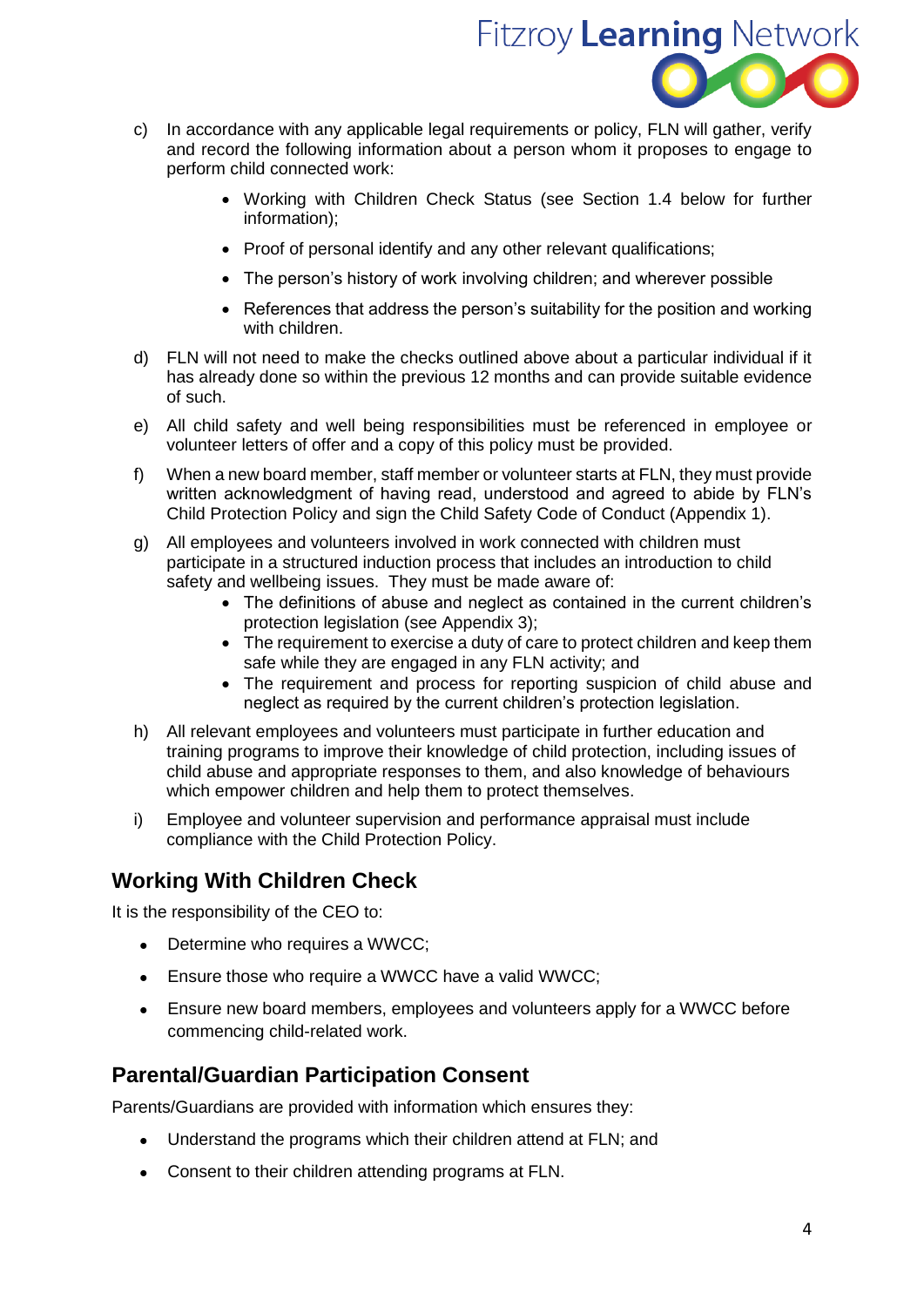

In addition, FLN requires the written consent of the Parents/Guardians of children who wish to attend FLN. The procedure relevant to this approval is detailed in Section 2.1 below.

# **Child Abuse**

#### **Board Responsibilities**

The Board of FLN has ultimate responsibility for the detection and prevention of child abuse and is responsible for ensuring that appropriate and effective internal control systems are in place. The Board is also responsible for ensuring that appropriate policies and procedures and the Child Safety Code of Conduct is in effect.

#### **CEO Responsibilities**

The CEO is responsible for dealing with and investigating reports of child abuse; ensuring that all staff, contractors, and volunteers are aware of relevant laws, organisational policies and procedures, and the organisation's Child Safety Code of Conduct.

The CEO must ensure that all adults within the FLN community are aware of their obligation to report suspected sexual abuse of a child in accordance with these policies and procedures, and that all board members, staff, and volunteers are aware of their obligation to observe the Child Safety Code of Conduct.

The CEO should:

- Promote child safety at all times;
- Assess the risk of child abuse within their area of control and eradicate/minimise any risk to the extent possible;
- Educate employees about the prevention and detection of child abuse;
- Facilitate the reporting of any inappropriate behaviour or suspected abusive activities;
- Be familiar with the types of abuse that might occur within their area of responsibility and be alert for any indications of such conduct (recognised definitions of child abuse can be found at Appendix 2).

#### **Employee and Volunteer Responsibilities**

All **employees and volunteers** share in the responsibility for the prevention and detection of child abuse, and must:

- Familiarise themselves with the relevant laws, the Child Safety Code of Conduct, and FLN's policy and procedures in relation to child protection, and comply with all requirements;
- Report any reasonable belief that a child's safety is at risk to the relevant authorities (see reporting procedure in section 2.5) and fulfil their obligations as mandatory reporters (where applicable);
- Report any suspicion that a child's safety may be at risk to the CEO (or, if the CEO is involved in the suspicion, to the Board Chair); and
- Provide an environment that is supportive of all children's emotional and physical safety.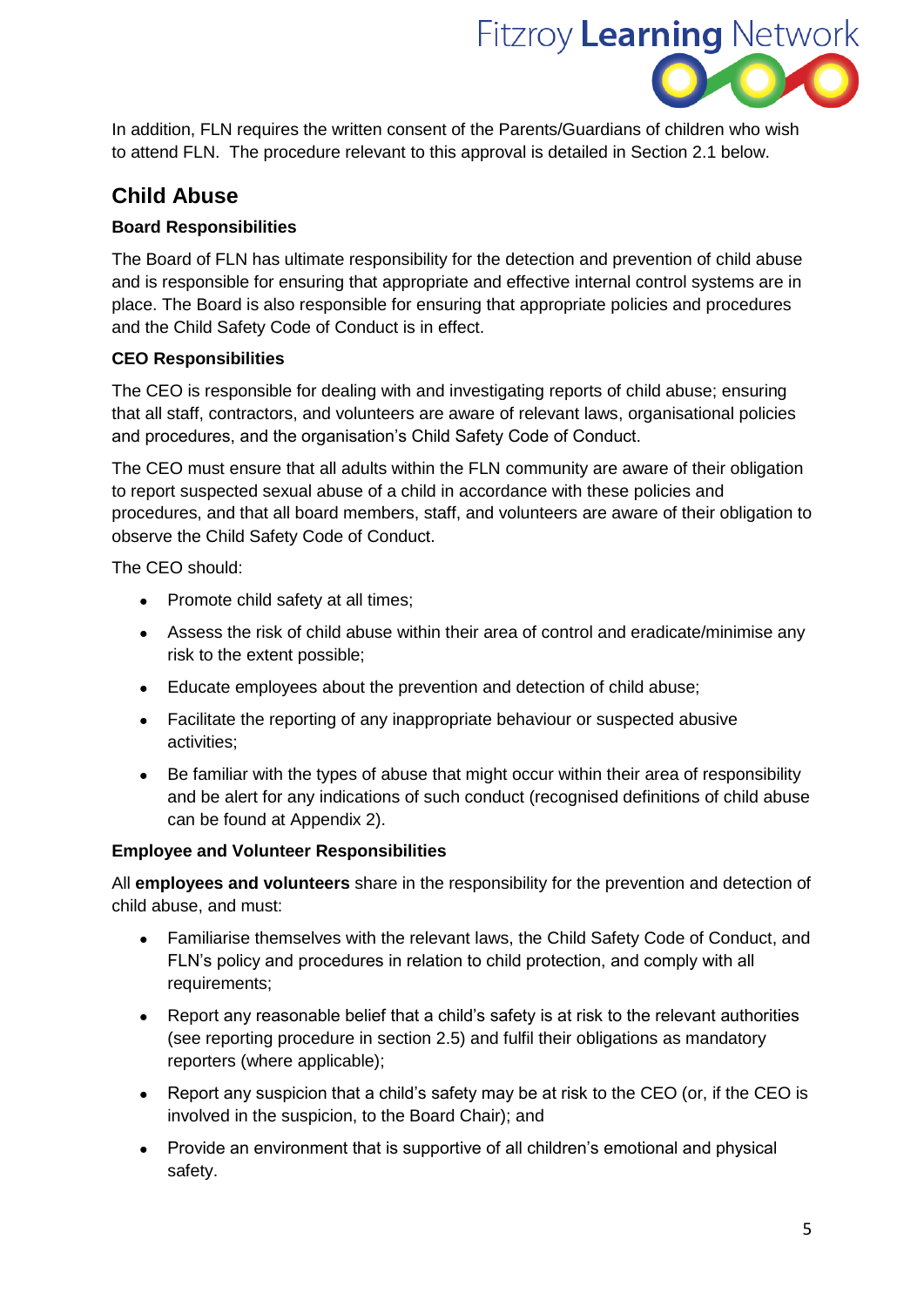

#### **Mandatory Reporting**

Mandatory reporting is a term used to describe the legislative requirement imposed on selected classes of people to report suspected cases of child abuse and neglect to government authorities. In Victoria, the Children Youth and Families Act 2005 section 182 (1) and 184 identifies the following as mandated reporters:

- **CONTEX** Teachers
- Principals
- Doctors (including midwives)
- Police
- Childcare Workers
- Social workers and psychologists
- Youth justice and Youth parole officers
- School counsellors

In Victoria, mandatory reporting is activated by a belief on reasonable grounds that a child has suffered, or is likely to suffer, significant harm as a result of physical injury or sexual abuse, and the child's parents have not protected, or are unlikely to protect, the child from harm of that type.

The Children Legislation Amendment (Reportable Conduct) Act 2017 defines reportable conduct as:

- a sexual offence committed against, with or in the presence of, a child, whether or not a criminal proceeding in relation to the offence has been commenced or concluded; or
- sexual misconduct, committed against, with or in the presence of, a child; or
- physical violence committed against, with or in the presence of, a child; or
- any behaviour that causes significant emotional or psychological harm to a child; or
- significant neglect of a child.

The legislation protects the reporter's identity from disclosure. In addition, the legislation provides that as long as the report is made in good faith, the reporter cannot be liable in any civil, criminal or administrative proceeding.

#### **Risk Management**

FLN will ensure that child safety is part of its overall risk management approach.

One of FLN's sub-committee's will be committed to identifying and managing risks at FLN. Members of this sub-committee will take responsibility for ensuring they are up-to-date with child safety requirements.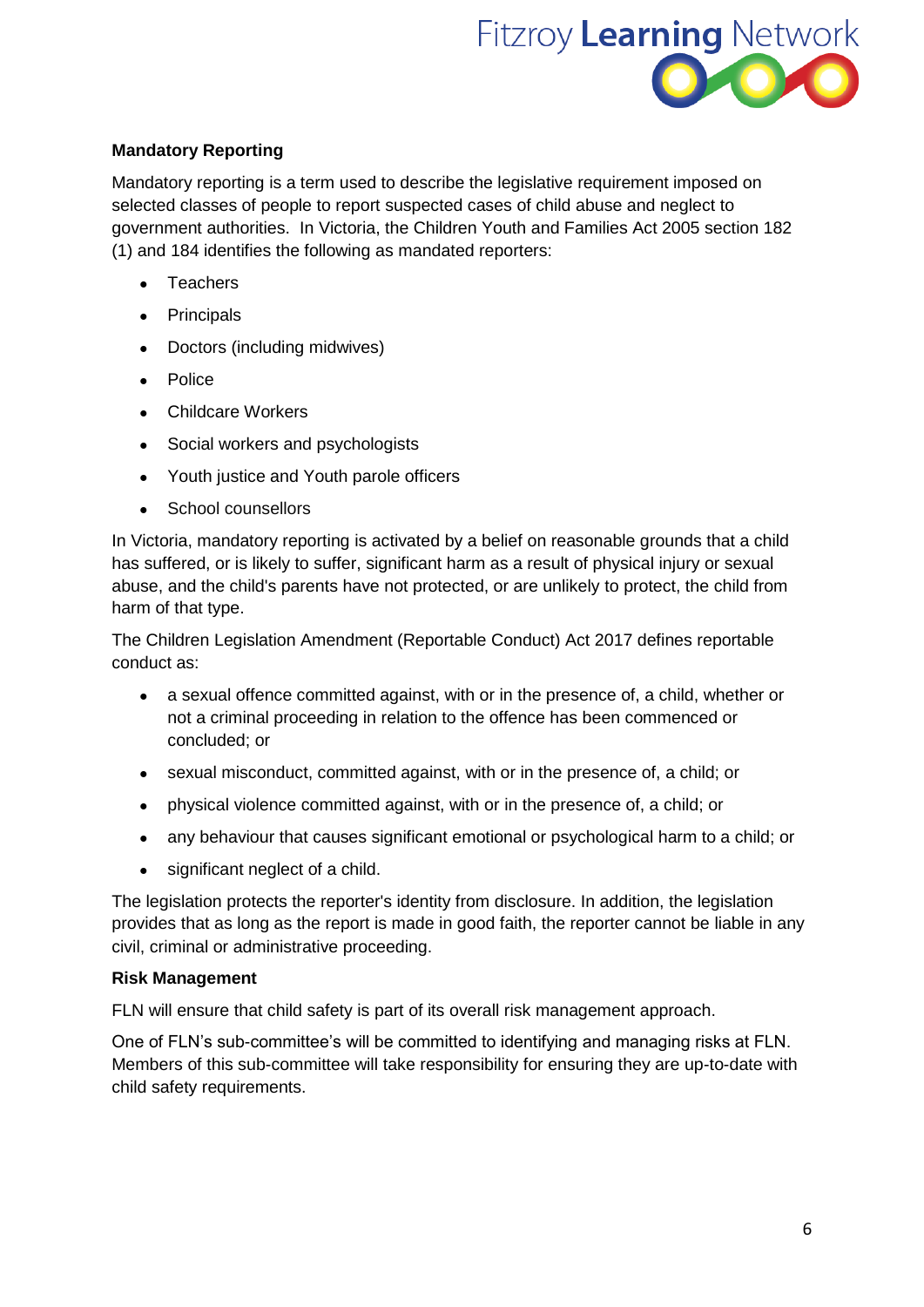

### **Procedures**

#### **Parental/Guardian Participation Consent Procedure**

The Deed of Consent and Release (see Appendix 5) requires the Parent/Guardian to agree to their child participating in FLN's programs.

This form will be given to children and young people participating in FLN's programs on the first occasion that they attend a program, and is required to be returned before the young person can participate again.

This form will be considered valid for all programs delivered by FLN at FLN's premises for one year.

Once-off activities held on FLN's premises will follow the same procedure, meaning children and young people who have not previously attended a program may participate without a signed form, however they will still be required to complete the details section of the form before participating.

FLN will not provide access to its programs for children under 12 years of age at its premises.

#### **Working with Children Check Procedure**

Before any board member, employee, or volunteer engages in child-related activities, the CEO is responsible for ensuring that any person required by law to have a valid WWCC possesses one. If the person does not hold a valid WWCC the CEO will provide a WWCC application form to the person and restrict them to duties that do not involve any child-related activities until the WWCC process is complete.

The responsibilities of the CEO include:

- Sight and keep a record of all existing board members', employees' and volunteers' WWCC.
- Arrange for all new board members, employees and volunteers, and any existing board members, employees and volunteers who do not have a WWCC to obtain one.
- Ensure all WWCC cardholders advise the Department of Justice that they work/volunteer at FLN. This will ensure FLN receives notices about the validity and status of of the person's WWCC.
- Ensure all new board members, employees, and volunteers advise the Department of Justice that they work/volunteer at FLN within 21 days of commencement.
- Record the unique Application Receipt Number that the board member/ employee/volunteer receives from Australia Post upon application.
- Advise board members, employees and volunteers that they are obliged to notify FLN if they are issued an Interim Negative Notice or a Negative Notice to cease engaging in child-related work. If an Interim Negative Notice or a Negative Notice is received from the Department of Justice, the board member, employee or volunteer will not commence employment/volunteering and/or will be suspended until the matter is resolved by the Department of Justice. Any discussions between the Department of Justice, the cardholder and CEO will remain confidential.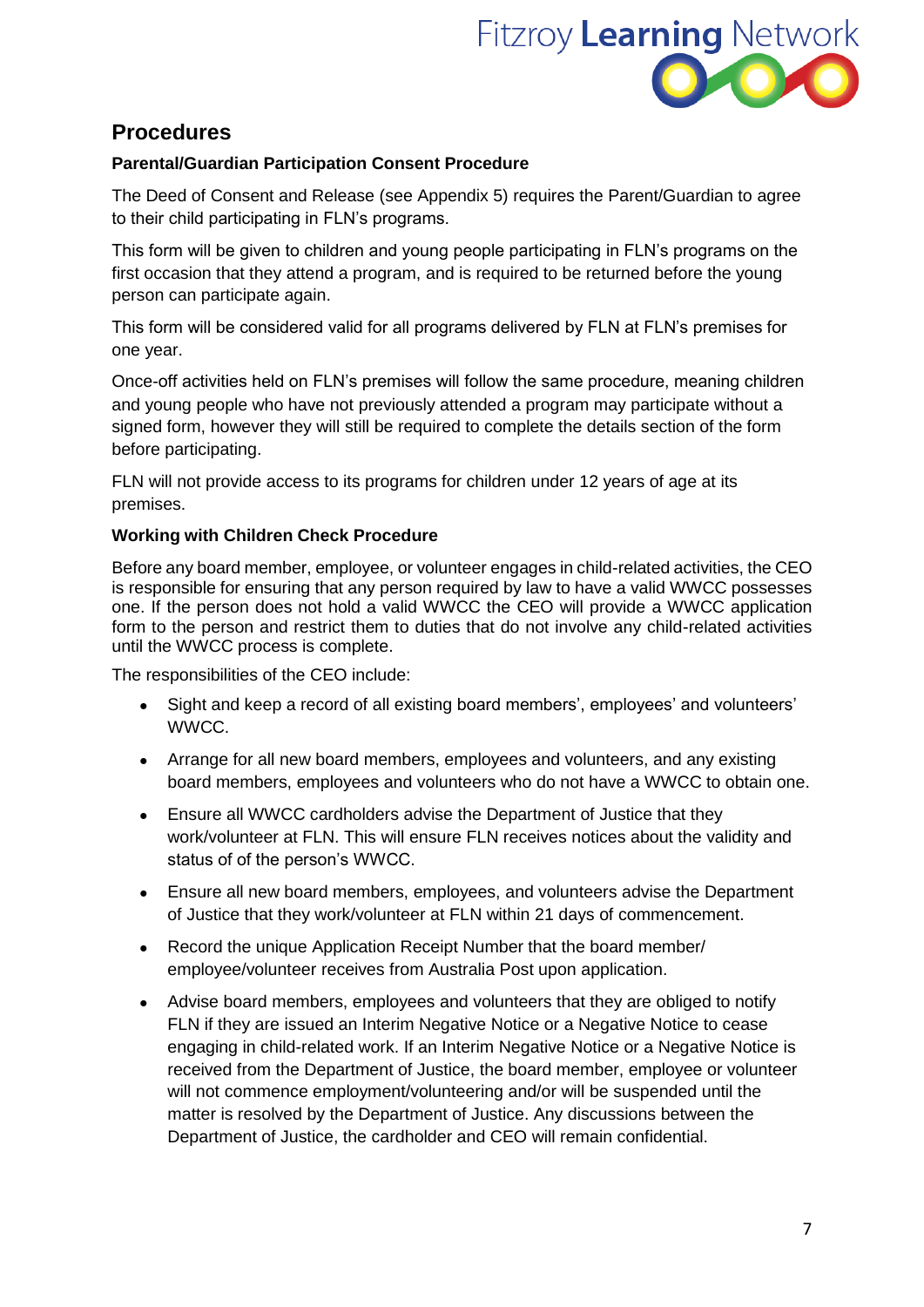

- After it is received from the Department of Justice, sight the WWCC card to verify that they have passed the WWCC check.
- File a copy of the new cardholder's card and/or record the card number, expiry date and card type (ie. 'employee' or 'volunteer').
- Advise cardholders to promptly notify the Department of Justice when their personal details change (ie. new address and/or phone numbers).

#### **Security and confidentiality of WWCC information**

To ensure security and confidentiality of all WWCC related information, FLN will follow these procedures:

- All WWCC cardholder information will be stored securely and can only be viewed by the CEO and Volunteer Coordinator.
- The CEO and Volunteer Coordinator must not disclose any information about board member, employee or volunteer except in when the circumstances listed in the Child Wellbeing and Safety Amendment (Child Safe Standards) Act (2015) or the Children Youth and Families Act (2005) permit it.

#### **Employment of New Personnel**

FLN undertakes a comprehensive recruitment and screening process for all board members, employees and volunteers which aims to:

- Promote and protect the safety of all children under the care of the organisation;
- Identify the safest and most suitable people who share FLN's values and commitment to protect children; and
- Prevent a person from working at FLN if they pose a risk to children.

FLN requires all board members, employess and volunteers to pass through the relevant organisation's recruitment and/or screening processes prior to commencing their engagement with the organisation.

FLN requires new applicants to provide police checks in accordance with the law and as appropriate, before they commence their engagement with the organisation. All board members, members of staff and employees are required to provide updated police check every three years.

FLN will undertake thorough reference checks as per the approved internal procedure.

After their induction, board members/workers/volunteers must review and acknowledge their understanding of this Policy and sign the Child Safety Code of Conduct (Appendix 1).

#### **Risk Management**

FLN will ensure that child safety is a part of its overall risk management approach. FLN is committed to identifying and managing risks at FLN. The CEO, Youth Engagement Coordinator and Volunteer Coordinator will receive regular training in relation to child safety.

#### **Reporting**

Any board member, staff member or volunteer who has grounds to suspect abusive activity must immediately notify the Department of Human Services, Victorian Child Protection, the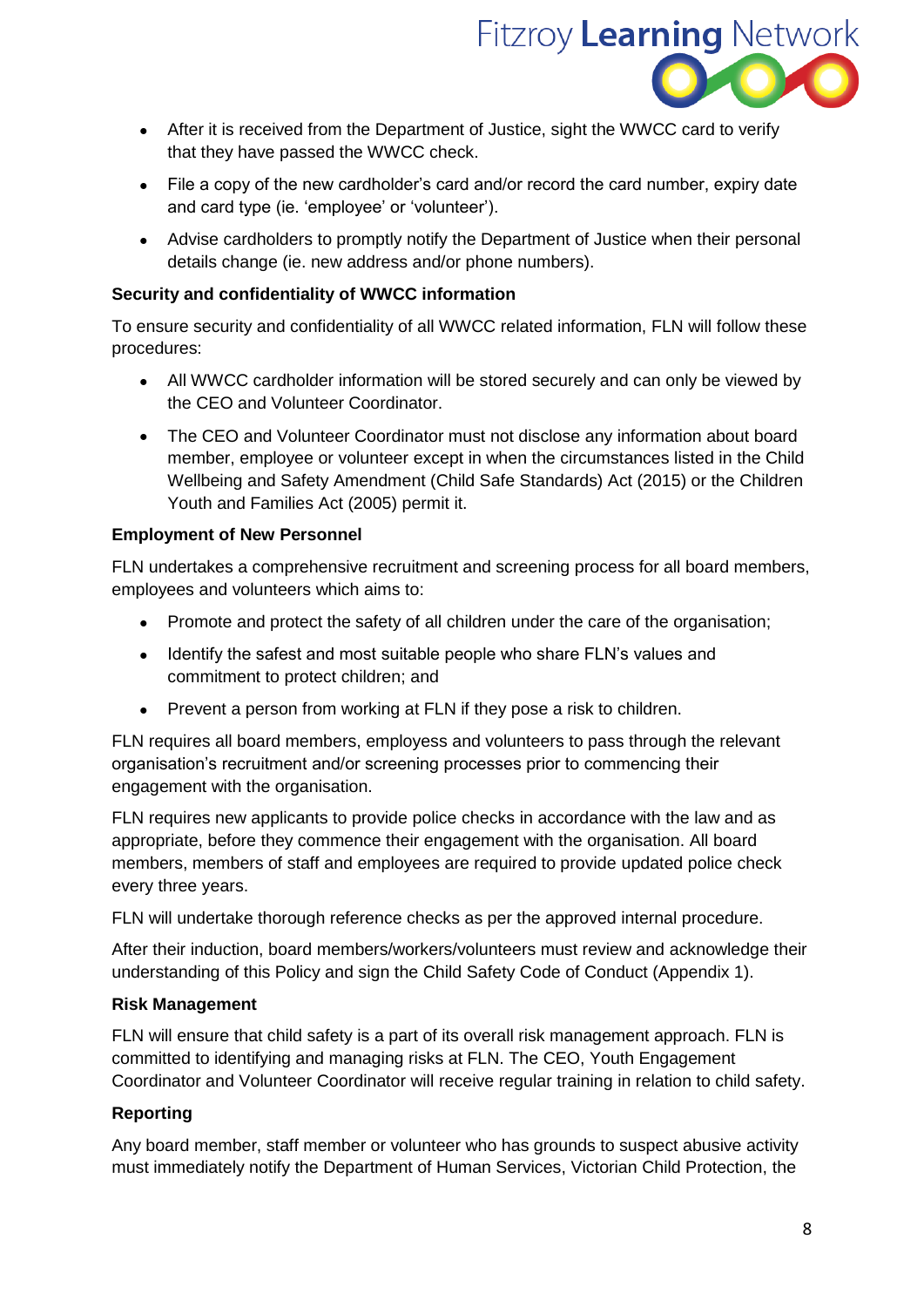

police, and/or any other relevant organisation. A list of organisations and numbers for reporting child abuse can be found at Appendix 4. They should also advise the CEO about their concern. Child abuse may be reported orally or in writing.

If the concern relates to a suspicion of abuse by a parent, guardian or other person external to FLN, the CEO will decide if the matter is subject to mandatory reporting and take the necessary action.

If the concern relates to a suspicion of abuse by a board member, an employee or volunteer, the CEO will take action to deal with the concern, including reporting it to the Department of Human Services, Victorian Child Protection and/or the police (as appropriate).

A mandated reporter (see page 6) must make a report if:

- They form a belief on reasonable grounds that a child is in need of protection from physical injury or sexual abuse;
- The parents cannot or will not protect the child; and
- The belief is formed in the course of practising his/her position of employment.
- Please note that exceptions may apply.

In situations where the CEO is suspected of involvement in the activity, or if the person having the suspicion does not believe that the matter is being appropriately addressed or dealt with, the matter should be reported to the Board.

The CEO must report complaints of suspected abusive behaviour or misconduct to the Board and also to any external regulatory body such as the police.

Should an allegation of reportable conduct be made against an employee of FLN, the Children Legislation Amendment (Reportable Conduct) Act 2017 Section 16M requires that the head of the entity notify the Commission in writing of the following:

(a) within 3 business days after becoming aware of the reportable allegation—

(i) that a reportable allegation has been made against an employee of the entity; (ii) the name (including any former name and alias, if known) and date of birth, if known, of the employee concerned; and

(iii) whether Victoria Police has been contacted about the reportable allegation; and

- (iv) the name, address and telephone number of the entity; and
- (v) the name of the head of the entity; and

(b) as soon as practicable and within 30 days after becoming aware of the reportable allegation—

(i) detailed information about the reportable allegation; and

(ii) whether or not the entity proposes to take any disciplinary or other action in relation to the employee and the reasons why it intends to take, or not to take, that action; and

(iii) any written submissions made to the head of the entity concerning the reportable allegation that the employee wished to have considered in determining what, if any, disciplinary or other action should be taken in relation to the employee.

If a child discloses an incident of abuse: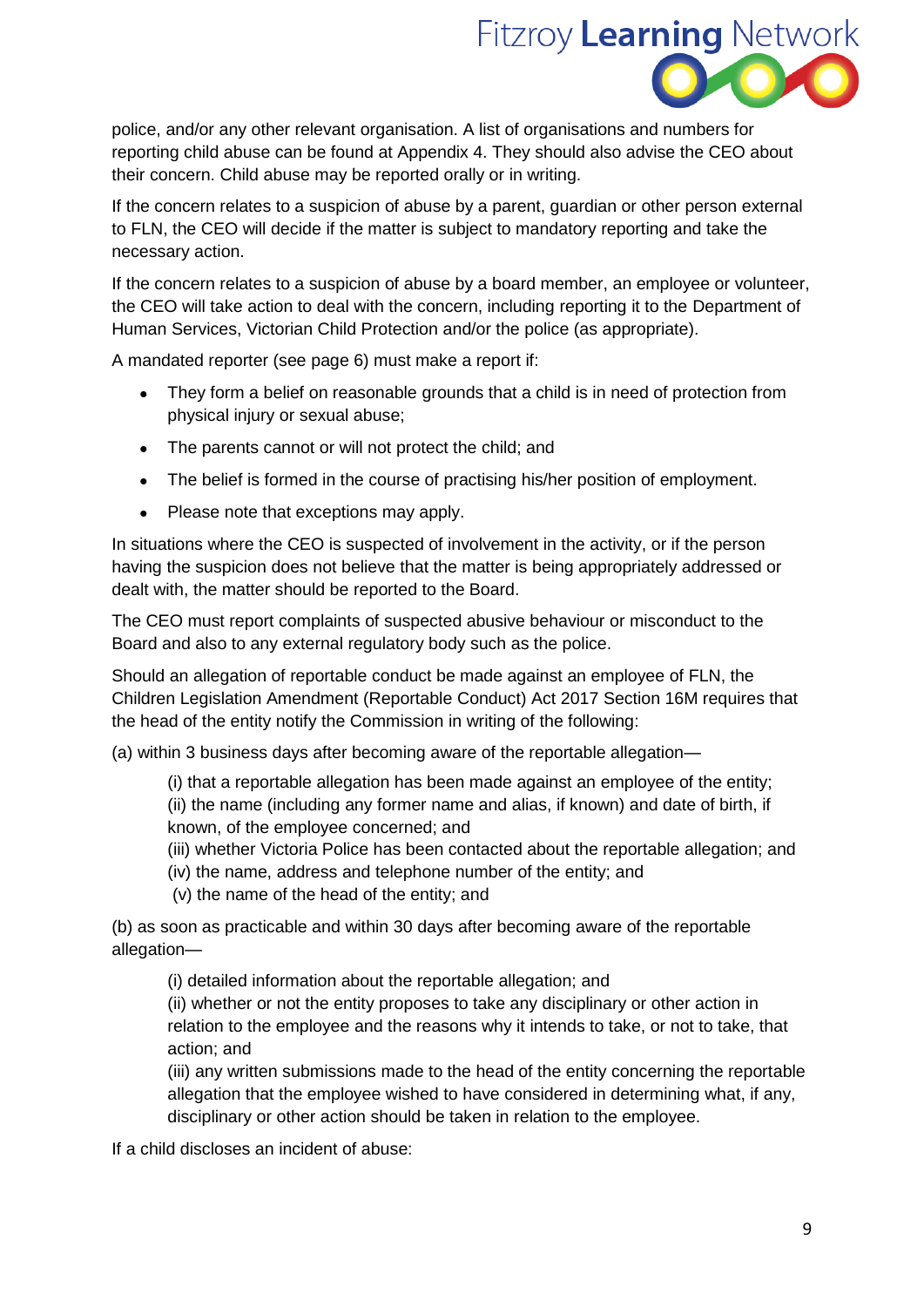

- Where possible, separate the child from other children discreetly and listen to them carefully;
- Let the child use their own words to explain what has occurred;
- Reassure the child that you take what they are saying seriously, and it is not their fault and they are doing the right thing;
- Explain to them that this information may need to be shared with others, such as their parents, guardian, specific people at FLN, or the police;
- Do not make promises to the child such as promising not to tell anyone about the incident, except that you will do your best to keep them safe;
- Do not leave the child in a distressed state. If they seem at ease in your company, stay with them;
- Complete an incident report form (Appendix 5);
- As soon as possible, record the information using the child's words and report the disclosure to the CEO, or the Chair of the Board when the CEO is being accused of abusing the child;
- Maintain confidentiality about the disclosure other than the relevant personnel described above or as directed;
- Ensure the disclosure if recorded accurately, and that the record is stored securely.

If a parent/guardian/other person reports child abuse or raises a concern:

- Explain FLN has processes to ensure all abuse allegations are taken very seriously;
- Where possible, include the CEO (or Chair of the Board when the CEO is the accused) in the discussion;
- Ask about the safety and wellbeing of the child;
- Advise the parent/guardian/other person that you will take notes during the discussion to capture all the details;
- Allow the parent/guardian/other person to talk through the incident or their concerns in their own words;
- Explain to them the information may need to be repeated to authorities or others such as the CEO, the police or child protection;
- Do not make promises at this stage, except that you will do your best to keep the child safe;
- Complete an incident report form (Appendix 5). If possible, complete the incident report form with those reporting the incident.
- Ask them what action they would like to take and advise them of what the immediate next steps will be.
- Thank them for making the report.
- Ensure the report is recorded accurately and that the record is stored at school and provided to the CEO.

#### **Investigation**

If the appropriate child protection service or the police decide to conduct an investigation of this report, all board members, employees and/or volunteers must co-operate fully with the investigation.

Whether or not the authorities decide to conduct an investigation, the CEO will consult with the authorities to determine whether an internal investigation is appropriate. If it is decided that such an investigation will not conflict with any proceeding of the authorities, the CEO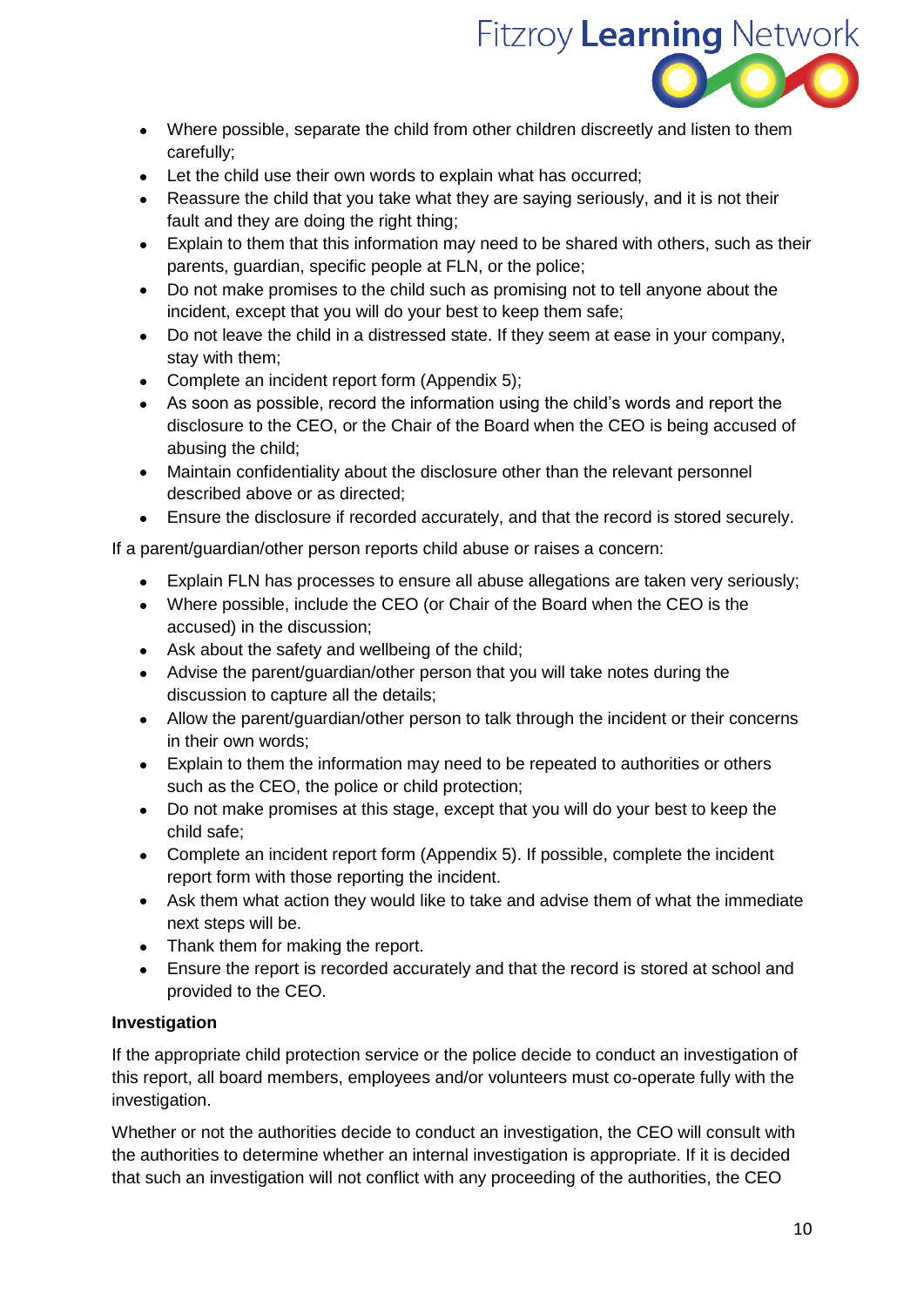

may decide to conduct such an investigation. All board members, employees and volunteers must co-operate fully with the investigation.

Any such investigation will be conducted according to the rules of natural justice.

The CEO will make every effort to keep any such investigation confidential; however, from time to time board members, volunteers and members of staff may need to be consulted in conjunction with the investigation.

After an initial review and a determination that the suspected abuse warrants additional investigation, the CEO shall coordinate the investigation with the appropriate investigators and/or law enforcement officials. Internal or external legal representatives will be involved in the process, as deemed appropriate.

#### **Response**

If it is alleged that a board member, member of staff, or a volunteer may have committed an offence or have breached the organisation's policies or the Code of Conduct relevant to their position, the person concerned may be stood down (with pay, where applicable) while an investigation is conducted.

If the investigation concludes that on the balance of probabilities an offence (or a breach of the organisation's policies or relevant Code of Conduct) has occurred, then disciplinary action may follow. This may include dismissal or cessation of involvement with the organisation. The findings of the investigation will also be reported to any external body as required.

The response must balance the following interests:

- The right of the child to be heard, protected and supported:
- The right of the child and their family to have their concern acted upon and resolved, and for the identity of the child/young person to remain confidential to those persons directly involved in resolving the complaint;
- The right of the alleged perpetrator to a fair process, including confidentiality;
- The legal requirement for FLN to report suspected crimes to the Police for investigation;
- The legal requirement for mandated professionals (including teachers) to notify Department of Human Services Victorian Child Protection Service of protective concerns regarding children under 17 years of age;
- The moral duty of all people (including paid and unpaid persons working at FLN) to notify the Department of Human Services Victorian Child Protection Service of protective concerns regarding children under 17 years of age; and
- The requirement for FLN to provide a report regarding the alleged incident to the Department of Human Services Victorian Child Protection Service.

#### **Privacy**

All personal information considered or recorded will respect the privacy of the individuals involved unless there is a risk to someone's safety. FLN will have safeguards and practices in place to ensure any personal information is appropriately protected.

Anyone involved in the process is entitled to know how personal information is recorded, what will be done with it, and who will be able to access it.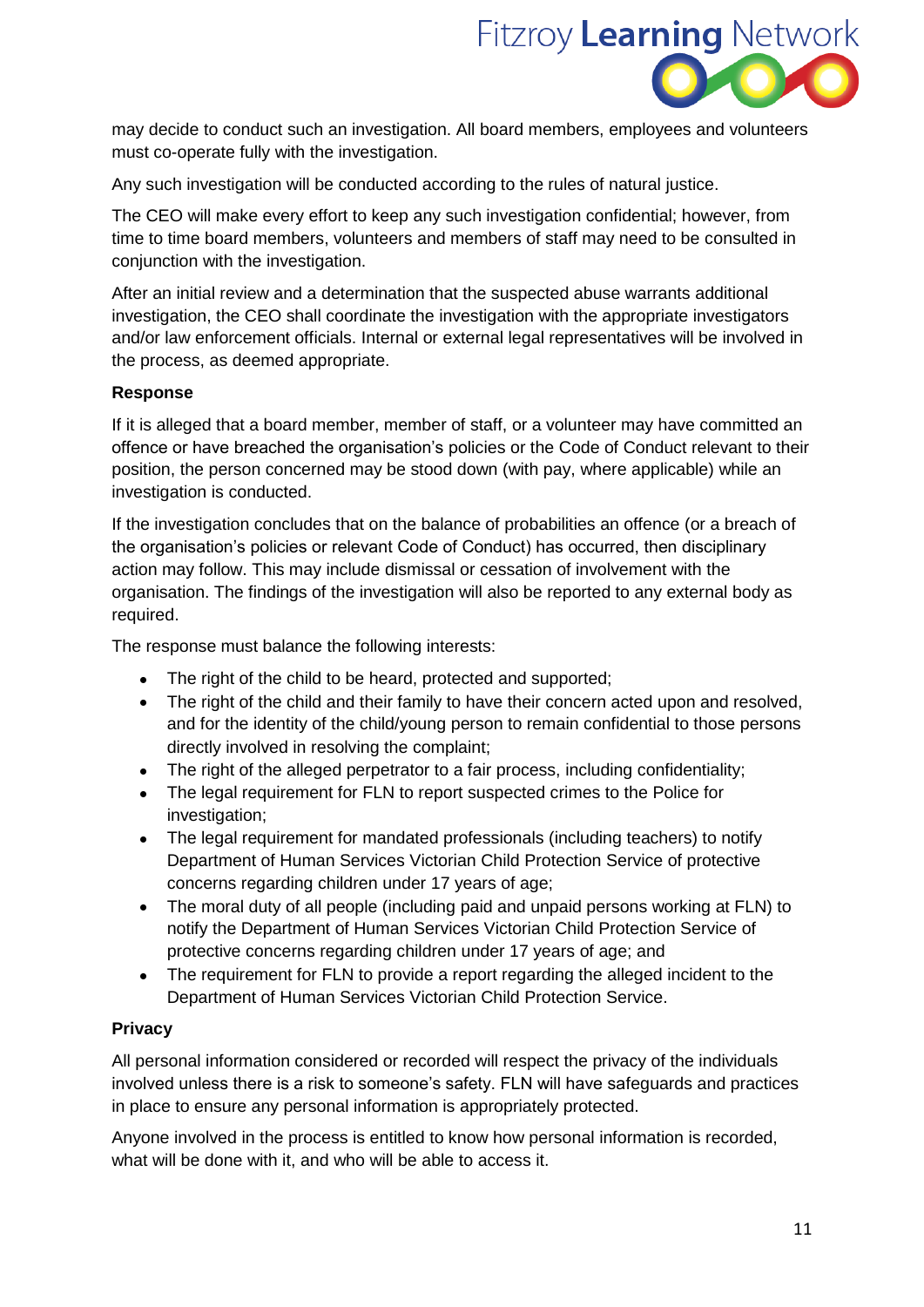

#### **Review**

Every year, and following every reportable incident, a review shall be conducted to assess whether the organisation's child protection policies or procedures require modification to better protect the children under the organisation's care.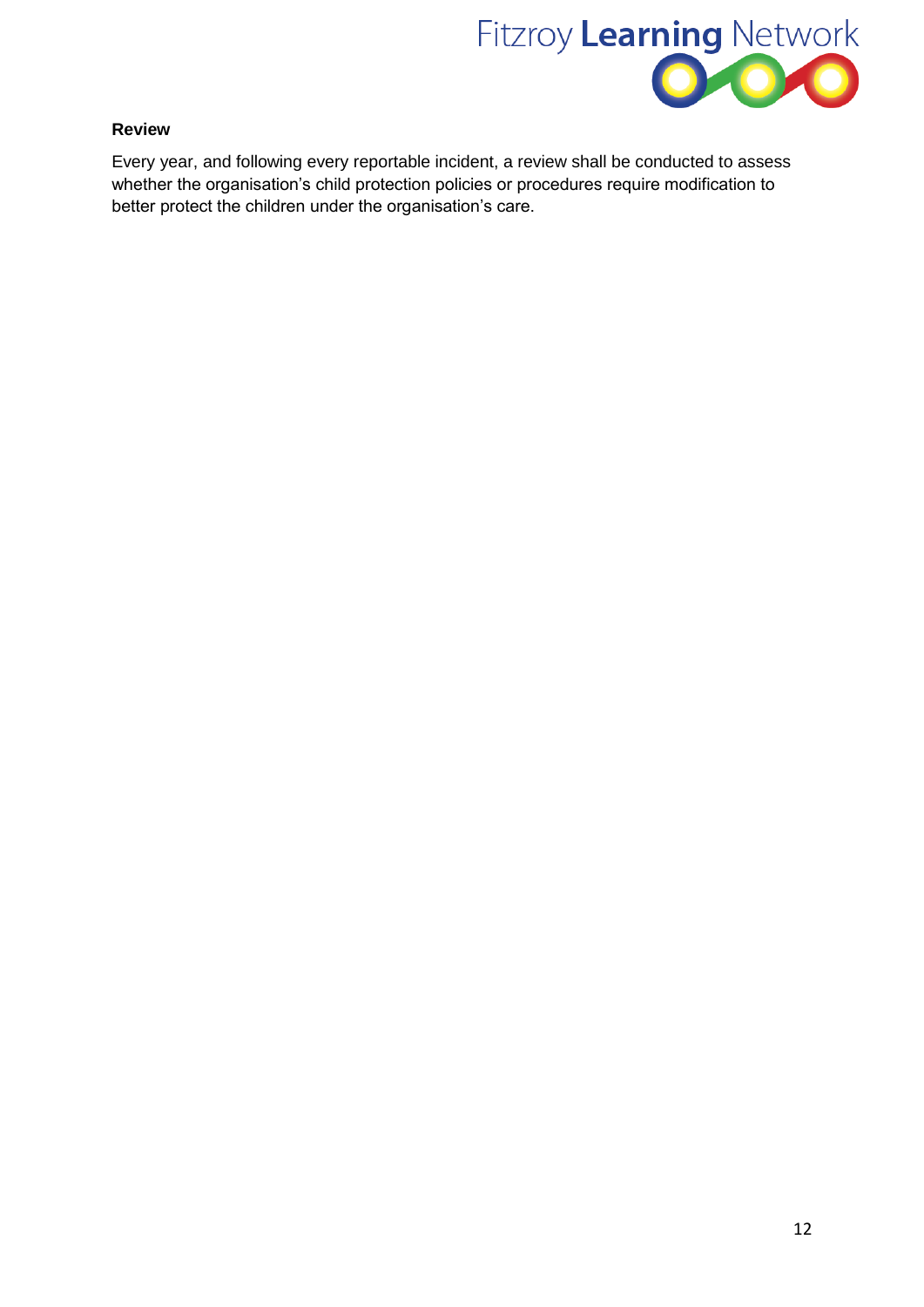

# **Appendix 1 Child Safety and Wellbeing Code of Conduct.**

Fitzroy Learning Network (FLN) has developed a Code of Conduct relating to ensuring Child Safety and Wellbeing. All board members, employees and volunteers must comply with this Code.

FLN is committed to the safety and wellbeing of all children using our services. We support the rights of the child and will act without hesitation to ensure a child-safe environment is maintained at all times. We also support the rights and wellbeing of our employees and volunteers and encourage their active participation in building and maintaining a secure environment for all participants.

As board members, employees, volunteers or other members of the FLN community, involved in work with children and young people under the age of 17, we are responsible for supporting and promoting the safety of children.

#### **The code requires that you:**

- Conduct yourself in a manner consistent with your position as a positive role model for children, and as a representative of FLN.
- Follow FLN policy and guidelines around the safety of children as outlined in the Child Safety and Wellbeing Policy.
- Treat all children and young people and their families with respect and take notice of their reactions to your tone of voice and manner.
- Ensure you are visible to other FLN personnel and/or children when conducting oneto-one coaching or instruction.
- Listen and respond to the views and concerns of children and young people, particularly if they are telling you that they or another child has been abused or that they are worried about their safety or the safety of another child.
- Promote the cultural safety, participation and empowerment of all children and young people with culturally and/or linguistically diverse backgrounds.
- Promote the cultural safety, participation and empowerment of all Aboriginal and Torres Strait Islander children and young people.
- Promote the safety, participation and empowerment of students with a disability.
- Raise all concerns, issues and problems with the CEO or Board Chair.
- Report any allegations of child abuse or other child safety concern to the CEO or Board Chair.
- Understand and comply with all reporting or disclosure obligations (including mandatory reporting) as they relate to protecting children from harm or abuse.
- If child abuse is suspected, ensure as quickly as possible that children are safe and protected from harm.

#### **The code requires that you DO NOT:**

- Ignore or disregard any concerns, suspicions or disclosure of child abuse.
- Ignore behaviours of other adults towards children and young people when they appear to be overly familiar or inappropriate.
- Treat a child unfavourably because of their disability, age, gender, race, culture, vulnerability, sexuality or ethnicity.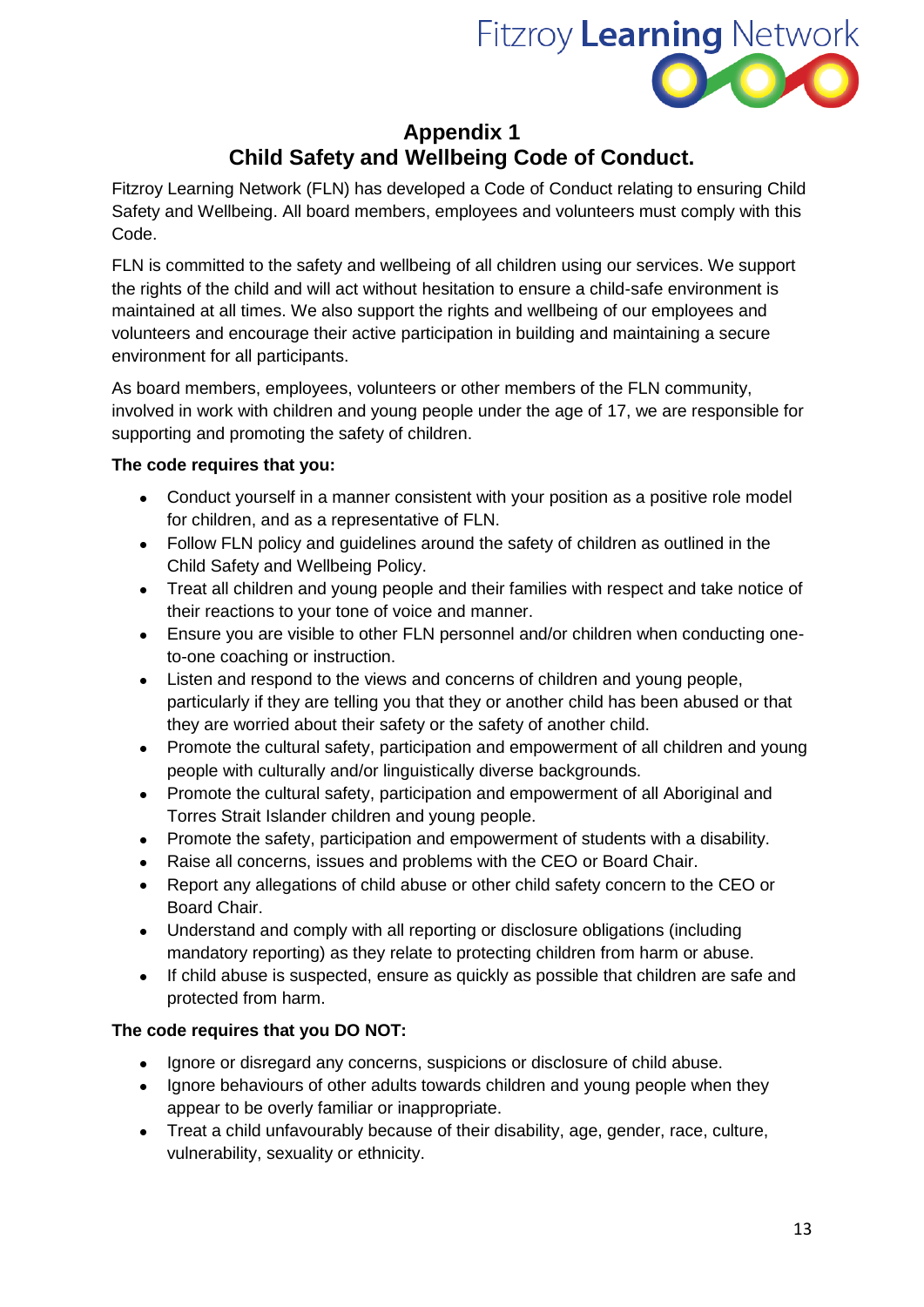

- Develop a relationship with any student that could be seen as favouritism or amount to "grooming" behavior (for example, offering gifts, paying excessive attention).
- Touch children or young people when it is not necessary.
- Hold, kiss, cuddle or touch children in an inappropriate and/or culturally insensitive way.
- Engage in rough physical games, including horseplay.
- Exhibit behaviours or engage in activities with children and young people which may be interpreted as abusive and not justified by the service delivery context.
- Make sexually suggestive comments to a child, even as a joke. Discuss content of an intimate nature or use sexual innuendo.
- Do things of a personal nature that a child can do for themselves, such as going to the toilet or changing clothes.
- Spend time alone with a child. Always ensure you are visible to other FLN personnel and/or children when conducting one-to-one coaching or instruction.
- Take a child to your home, or arrange meetings outside the program activity.
- Communicate directly with a child or young person through personal or private contact channels (including by social media, email, instant messaging, texting etc).
- Photograph or video a child or young person attending FLN, except in accordance with FLN policy or where required for duty of care purposes.
- Work with children or young people while under the influence of alcohol or illegal drugs.

By signing below you are agreeing to abide by the FLN Child Safety and Wellbeing Code of Conduct and act in accordance with the FLN Child Safety and Wellbeing Policy.

\_\_\_\_\_\_\_\_\_\_\_\_\_\_\_\_\_\_\_\_\_\_\_\_\_\_\_\_\_\_\_\_\_\_\_\_\_\_\_\_\_\_\_\_\_\_\_\_\_\_\_\_\_\_\_\_

\_\_\_\_\_\_\_\_\_\_\_\_\_\_\_\_\_\_\_\_\_\_\_\_\_\_\_\_\_\_\_\_\_\_\_\_\_\_\_\_\_\_\_\_\_\_\_\_\_\_\_\_\_\_\_\_

### **Name of Signatory**

**Signature**

**Date** \_\_\_\_\_\_/\_\_\_\_\_\_\_/\_\_\_\_\_\_\_\_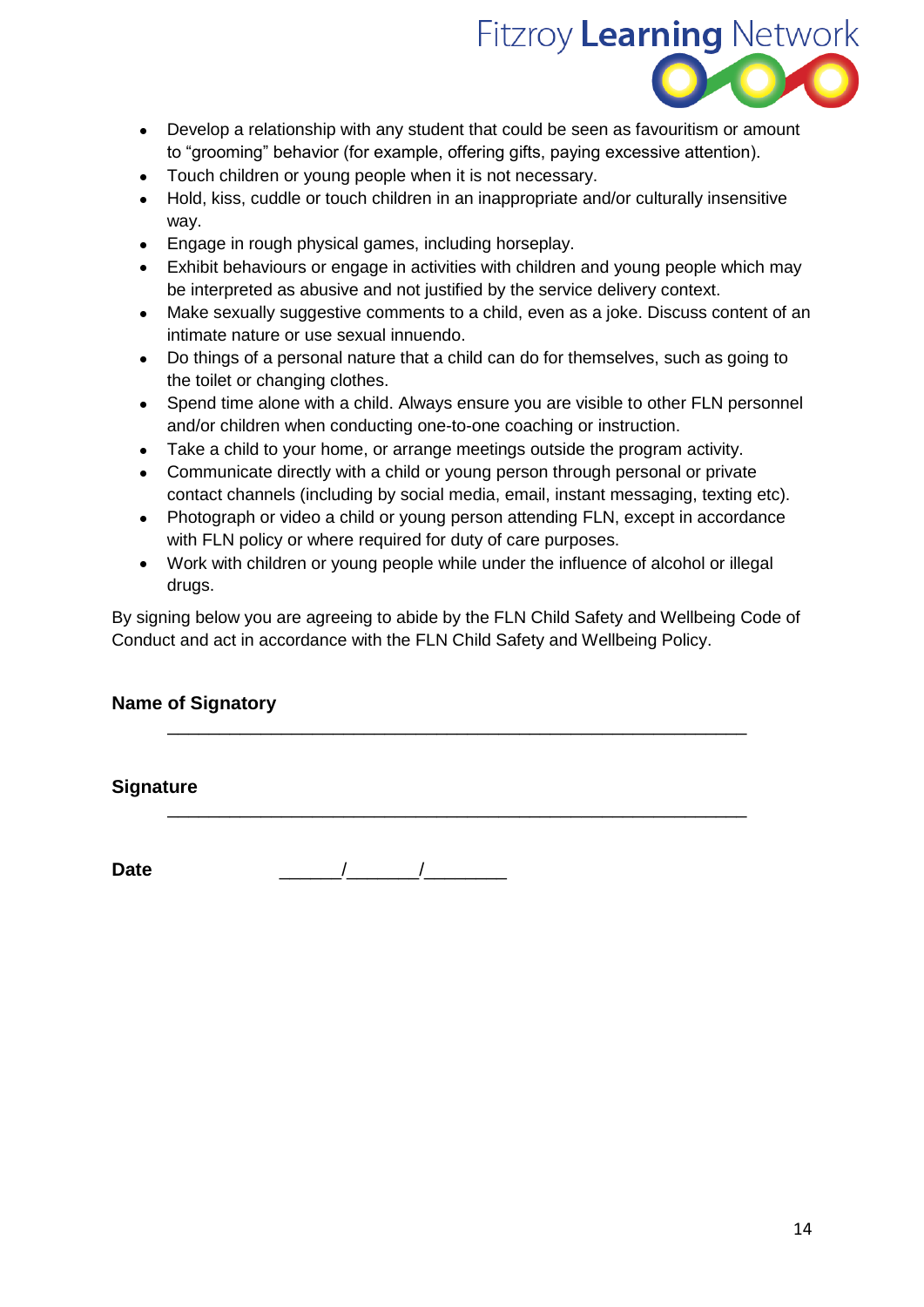

# **Appendix 2**

# **CODE OF CONDUCT FOR CHILDREN ATTENDING FLN PROGRAMS**

To attend programs on FLN premises, you and your parent/guardian must agree to the code of conduct and sign below.

Member's Rights:

- To use computers;
- To speak up for yourself;
- To ask for advice and help;
- To be safe at FLN:
- To be treated equally and respectfully at FLN.

#### **Member's Responsibilities:**

- To treat each other politely and with respect;
- To take care of yourself and not put anyone else in danger;
- To clean up after yourself:
- To not to go into the front building unless permission is given;
- To come directly to FLN if that is what your family and other people think you are doing
- To go directly home if that is what your family and other people think you are doing
- To look after the FLN premises and other people's property including computers and cameras;
- To protect your safety online by: never giving out your personal information such as your address, telephone number, or the name of your school; never agreeing to meet anyone you meet online; and telling the adult in charge immediately if you see something online that makes you uncomfortable.

I agree to follow the Code of Conduct while at the Fitzroy Learning Network.

**\_\_\_\_\_\_\_\_\_\_\_\_\_\_\_\_\_\_\_\_\_\_\_\_\_\_\_\_\_\_\_\_\_\_\_\_\_\_\_\_\_\_\_**

**\_\_\_\_\_\_\_\_\_\_\_\_\_\_\_\_\_\_\_\_\_\_\_\_\_\_\_\_\_\_\_\_\_\_\_\_\_\_\_\_\_\_\_**

**\_\_\_\_\_\_\_\_\_\_\_\_\_\_\_\_\_\_\_\_\_\_\_\_\_\_\_\_\_\_\_\_\_\_\_\_\_\_\_\_\_\_\_**

**\_\_\_\_\_\_\_\_\_\_\_\_\_\_\_\_\_\_\_\_\_\_\_\_\_\_\_\_\_\_\_\_\_\_\_\_\_\_\_\_\_\_\_**

### **Member's Name**

**Member's signature**

**Parent/Guardian's Name**

**Parent/Guardian's Signature**

Date / / /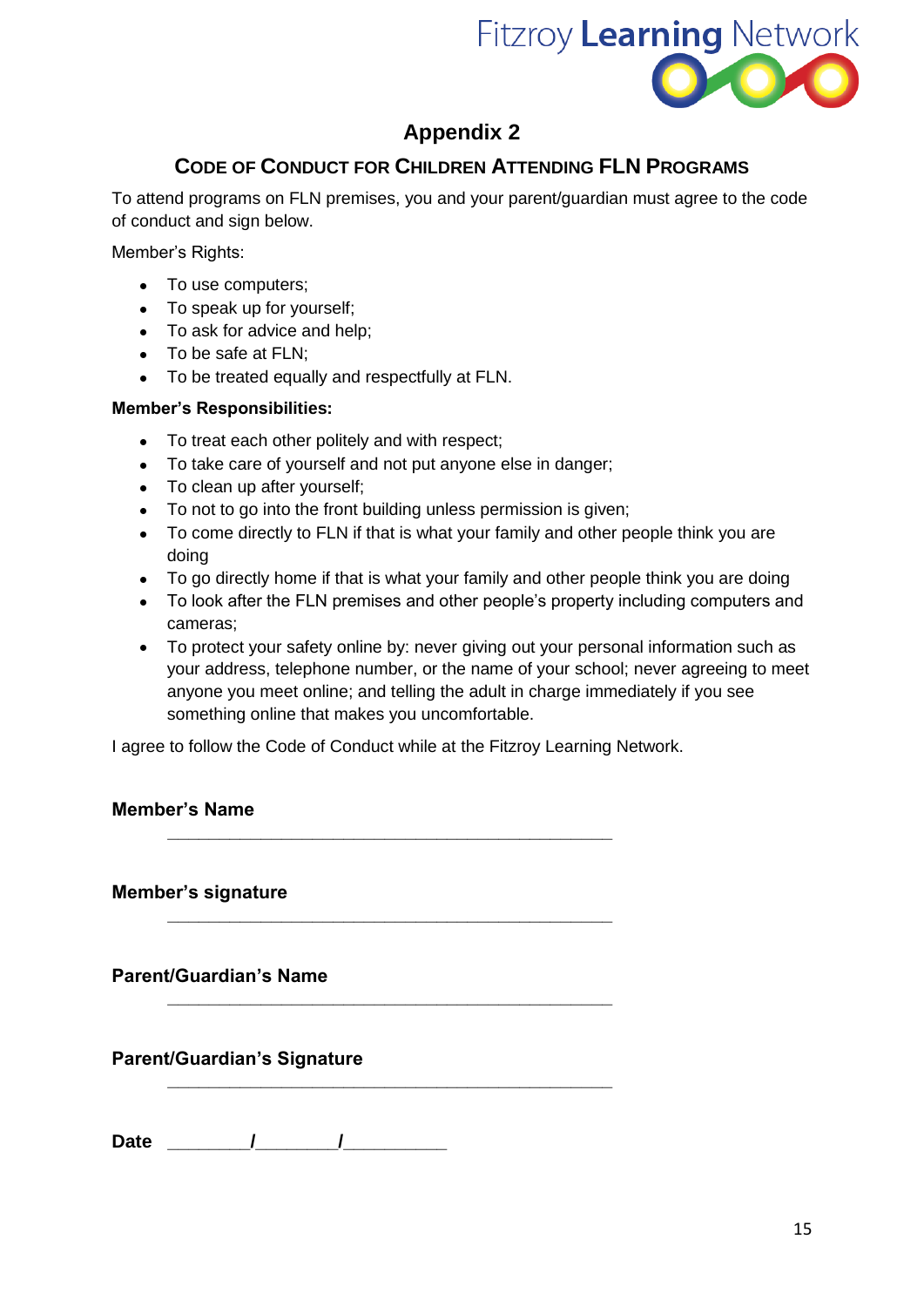

# **Appendix 3 Definitions of Child Abuse**

Under the Child Wellbeing and Safety Amendment (Child Safe Standards) Act 2015, child abuse includes the following categories of abuse.<sup>1</sup>

#### **Physical Violence**

Physical violence occurs when a child suffers or is likely to suffer significant harm from a non-accidental injury or injuries inflicted by another person. Physical violence can be inflicted in many ways, including beating, shaking, burning or use of weapons (such as, belts and paddles).

Possible physical indicators include:

- Unexplained bruises
- Burns and/or fractured bones

Possible behavioural indicators include:

- Showing wariness or distrust of adults
- Wearing long sleeved clothes on hot days (to hide bruising or other injury)
- Fear of specific people
- Unexplained absences
- Academic problems

#### **Sexual offenses**

<u>.</u>

Sexual offences occur when a person involves the child in sexual activity, or deliberately puts the child in the presence of sexual behaviours that are exploitative or inappropriate to his/her age and development. Child sexual abuse can involve a range of sexual activity including fondling, masturbation, penetration, voyeurism and exhibitionism. It can also include exposure to or exploitation through pornography or prostitution, as well as grooming behaviour. There are two main categories:

| <b>Contact</b>                                                                                                                                                                                                                                                        | <b>Non Contact</b>                                                                                                                                                                                                                                                                                                |
|-----------------------------------------------------------------------------------------------------------------------------------------------------------------------------------------------------------------------------------------------------------------------|-------------------------------------------------------------------------------------------------------------------------------------------------------------------------------------------------------------------------------------------------------------------------------------------------------------------|
| Touched and fondled in<br>genital area<br>• Forced to touch another<br>person's genital areas<br>Kissed or held in sexual<br>manner<br>Forced to perform oral sex<br>Vaginal or anal intercourse<br>$\bullet$<br>Vaginal or anal penetration<br>with object or finger | Obscene calls/obscene remarks<br>$\bullet$<br>in electronic or written<br>communication<br>Voyerurism<br>Exposed to or photographed for<br>$\bullet$<br>pornography<br>Sexually intrusive questions or<br>$\bullet$<br>comments<br>• Forced to self masturbate or<br>watch others masturbate<br>Indecent exposure |

<sup>1</sup> These definitions are based on the Victorian *[Child Protection Practice Manual](http://www.dhs.vic.gov.au/cpmanual/practice-context/child-protection-program-overview/1008-abuse-and-harm-legal-and-practice-definitions)*: [<www.dhs.vic.gov.au/cpmanual/practice-context/child-protection-program-overview/1008-abuse-and-harm-legal](file:///C:/Users/robert/AppData/Local/Microsoft/Windows/Temporary%20Internet%20Files/Documents%20and%20Settings/vste2210/Local%20Settings/Temp/notes9493C6/%3cwww.dhs.vic.gov.au/cpmanual/practice-context/child-protection-program-overview/1008-abuse-and-harm-legal-and-practice-definitions)[and-practice-definitions>](file:///C:/Users/robert/AppData/Local/Microsoft/Windows/Temporary%20Internet%20Files/Documents%20and%20Settings/vste2210/Local%20Settings/Temp/notes9493C6/%3cwww.dhs.vic.gov.au/cpmanual/practice-context/child-protection-program-overview/1008-abuse-and-harm-legal-and-practice-definitions)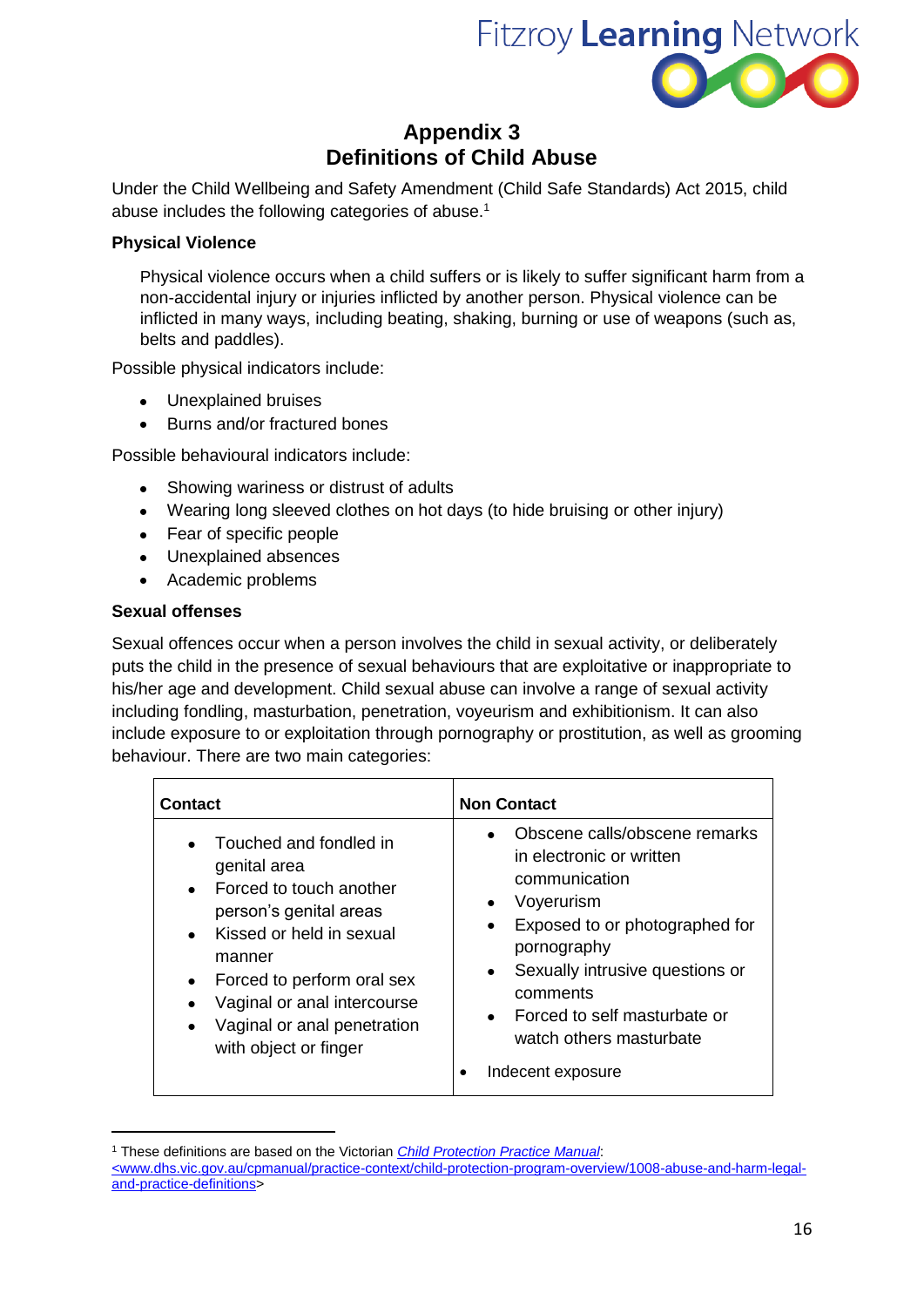

Possible physical indicators include:

- Presence of sexually transmitted diseases
- Pregnancy
- Vaginal or anal bleeding or discharge

Possible behavioural indicators include:

- Displaying sexual behaviour or knowledge that is unusual for the child's age
- Difficulty sleeping
- Being withdrawn
- Complaining of headaches or stomach pains
- Fear of specific people
- Showing wariness or distrust of adults
- Displaying aggressive behaviour

#### **Serious emotional or psychological abuse**

Serious emotional or psychological abuse occurs when harm is inflicted on a child through repeated rejection, isolation, or by threats or violence. It can include derogatory name-calling and put-downs, or persistent and deliberate coldness from a person, to the extent where the behaviour of the child is disturbed or their emotional development is at serious risk of being impaired. Serious emotional or psychological abuse could also result from conduct that exploits a child without necessarily being criminal, such as encouraging a child to engage in inappropriate or risky behaviours.

Possible physical indicators include:

- Delays in emotional, mental, or even physical development
- Physical signs of self-harming

Possible behavioural indicators include:

- Exhibiting low self-esteem
- Exhibiting high anxiety
- Displaying aggressive or demanding behaviour
- Being withdrawn, passive and/or tearful
- Self-harming

#### **Serious Neglect**

Serious neglect is the continued failure to provide a child with the basic necessities of life, such as food, clothing, shelter, hygiene, medical attention or adequate supervision, to the extent that the child's health, safety and/or development is, or is likely to be, jeopardised. Serious neglect can also occur if an adult fails to adequately ensure the safety of a child where the child is exposed to extremely dangerous or life threatening situations.

Possible physical indicators include:

- Frequent hunger
- Malnutrition
- Poor hygiene
- Inappropriate clothing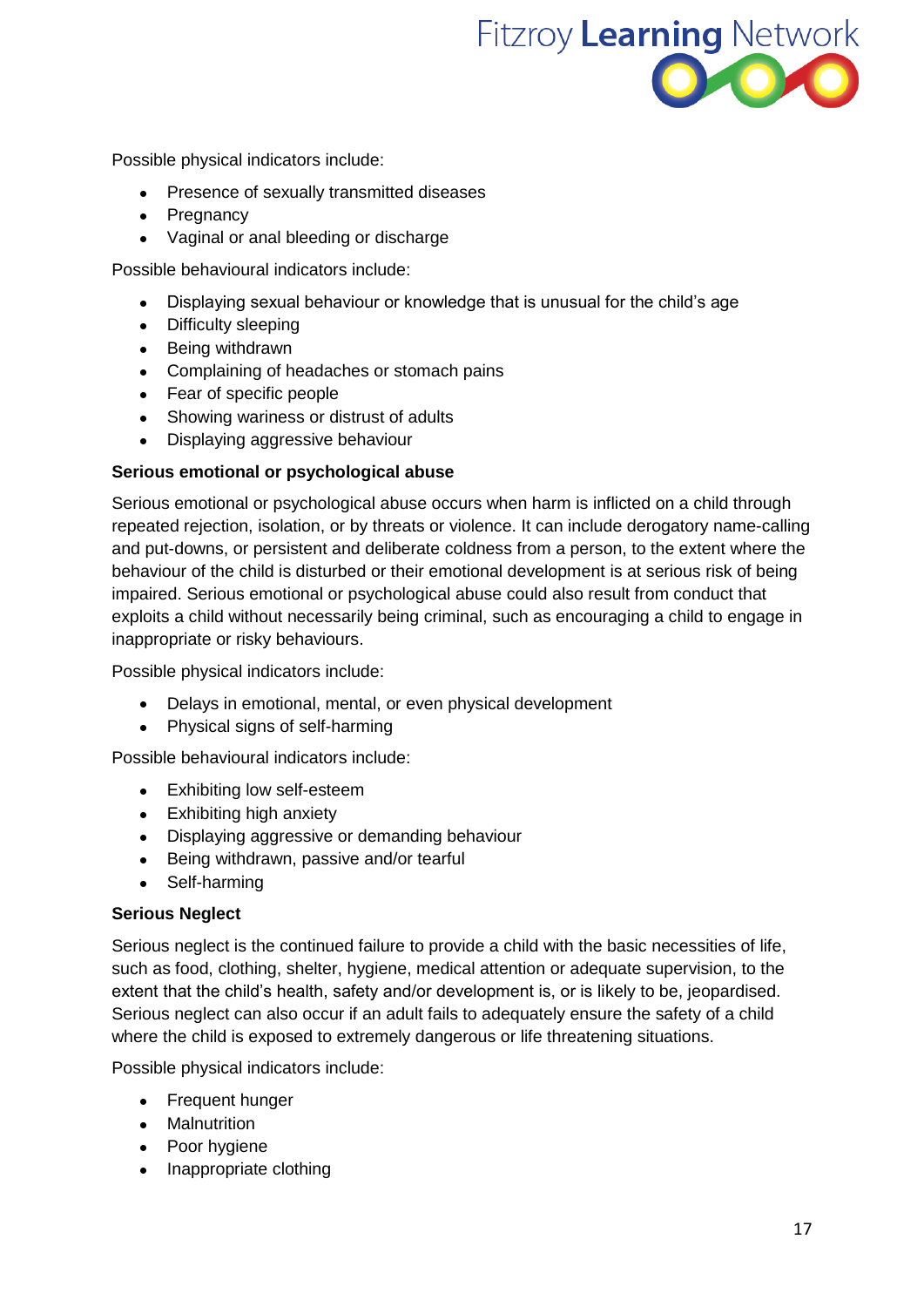

Possible behavioural indicators include:

- Stealing food
- Staying at school outside of school hours
- Aggressive behaviour
- Misusing alcohol or drugs
- Academic issues

#### **Bullying**

FLN also acknowledges that bullying still occurs in child and youth oriented programs and can cause enormous distress to children. Children who are bullied have run away from home or school, become frightened, withdrawn and miserable, and attempted suicide. The notion that bullying is just one of life's challenges to be faced and conquered can be very disempowering for the victim, adding to their already great sense of isolation and vulnerability. When bullying is not addressed victims may learn to feel worthless, to feel that it is their fault for not coping with the bully, that they can never win, and to live in fear. Equally as destructive are the messages learned by the bully when their behaviour is minimized or ignored.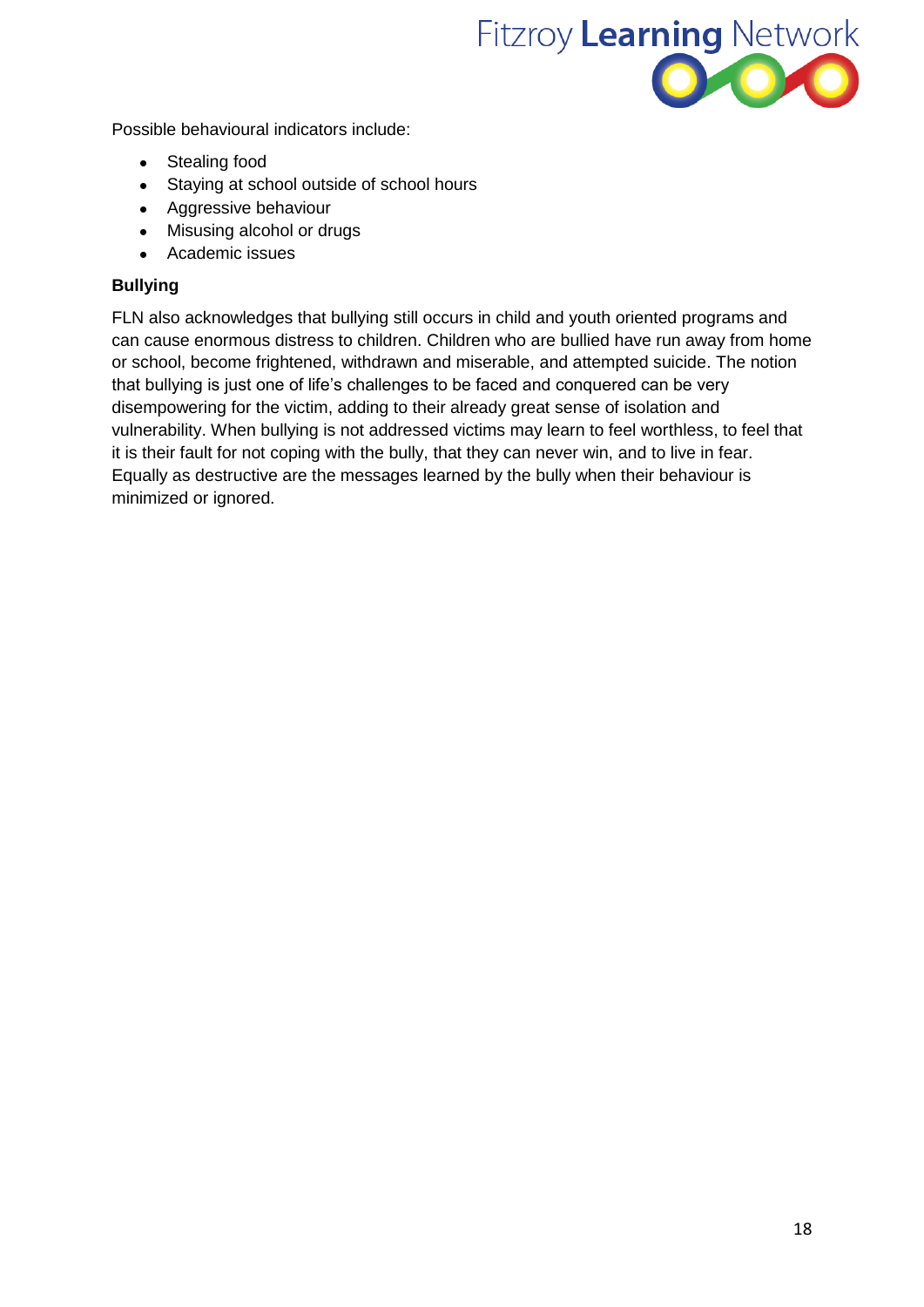

# **Appendix 4 Contact Details for Reporting Child Abuse**

#### **Child Abuse should be reported to one or both of the following authorities:**

Victorian Child Protection Service

- Phone: 1300 664 977 (Northern & Western Region)
- After Hours Child Protection Crisis Line: 131 278

Life threatening concerns – call Victoria Police 000

#### **Other emergency contacts:**

- Statewide CASA Crisis Line after business hours weekdays, weekends and public holidays - Tel: (03) 9344 2210
- Domestic Violence and Incest Resource Centre Tel: (03) 9486 9866.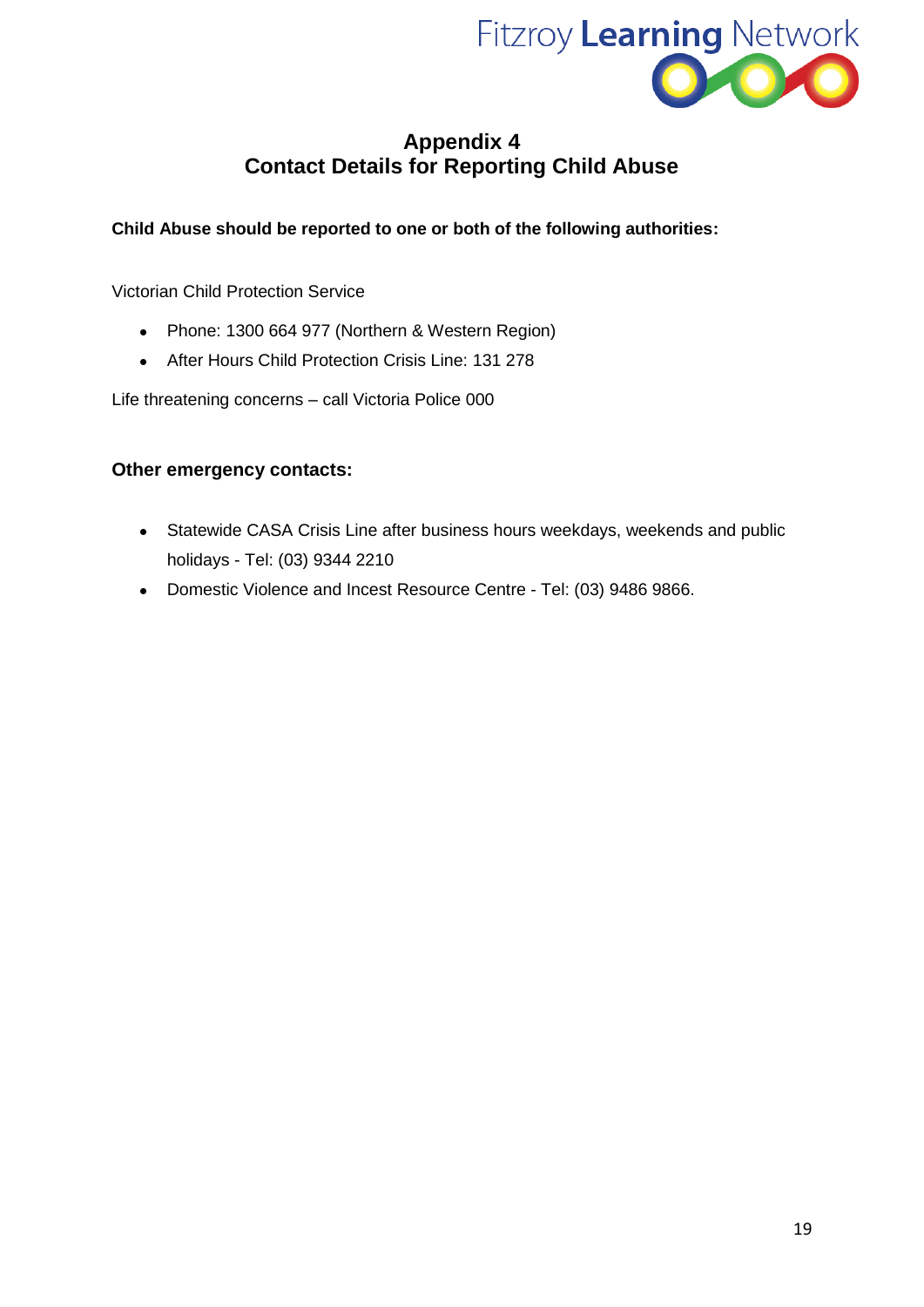

# **Appendix 5: Incident Report Form**

All incident reports must be stored securely and confidentially.

# Incident details

| Date of incident:                                     |  |
|-------------------------------------------------------|--|
| Time of incident:                                     |  |
| <b>Location of incident:</b>                          |  |
| Name(s) of child/ children involved:                  |  |
| Name(s) of board member/staff/<br>volunteer involved: |  |

If you believe a child is at immediate risk of abuse phone 000.

# Does the child identify as Aboriginal or Torres Strait Islander?

*(Mark with an 'X' as applicable)*

**No Yes, Aboriginal Yes, Torres Strait Islander**

# Please categorise the incident

**Physical violence Sexual offence Serious emotional or psychological abuse Serious neglect**

# Please describe the incident

| When did it take place?  |  |
|--------------------------|--|
| Who was involved?        |  |
| What did you see?        |  |
| <b>Other information</b> |  |

# Parent/carer/child use

| Date of incident: |  |
|-------------------|--|
| Time of incident: |  |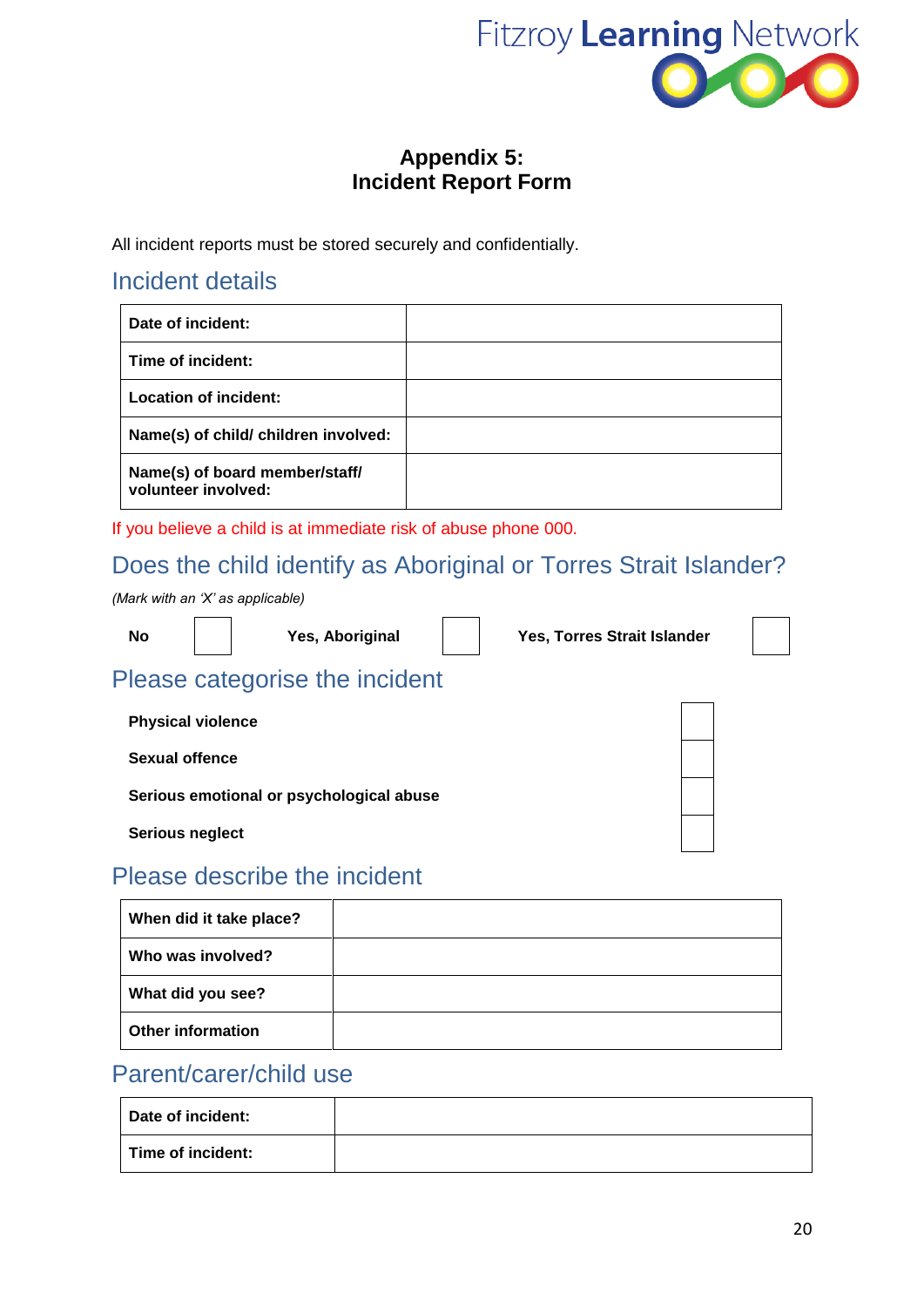

| Location of incident:                                   |  |
|---------------------------------------------------------|--|
| Name(s) of child/children<br>involved:                  |  |
| Name(s) of board<br>member/staff/volunteer<br>involved: |  |

# Has the incident been reported?

| <b>Child protection</b>                  |  |
|------------------------------------------|--|
| <b>Police</b>                            |  |
| Another third party<br>(please specify): |  |

–––––––––––––––––––––––––––––––––––––––––––––––––––––––––––––––––––

–––––––––––––––––––––––––––––––––––––––––––––––––––––––––––––––––––

–––––––––––––––––––––––––––––––––––––––––––––––––––––––––––––––––––

–––––––––––––––––––––––––––––––––––––––––––––––––––––––––––––––––––

# Incident reporter wishes to remain anonymous?

*(Mark with an 'X' as applicable)*

Yes **No** 

# Additional Information:

# Office use:

| Date incident report received:            |  |
|-------------------------------------------|--|
| <b>Staff member managing</b><br>incident: |  |
| Follow-up date:                           |  |
| Incident ref. number:                     |  |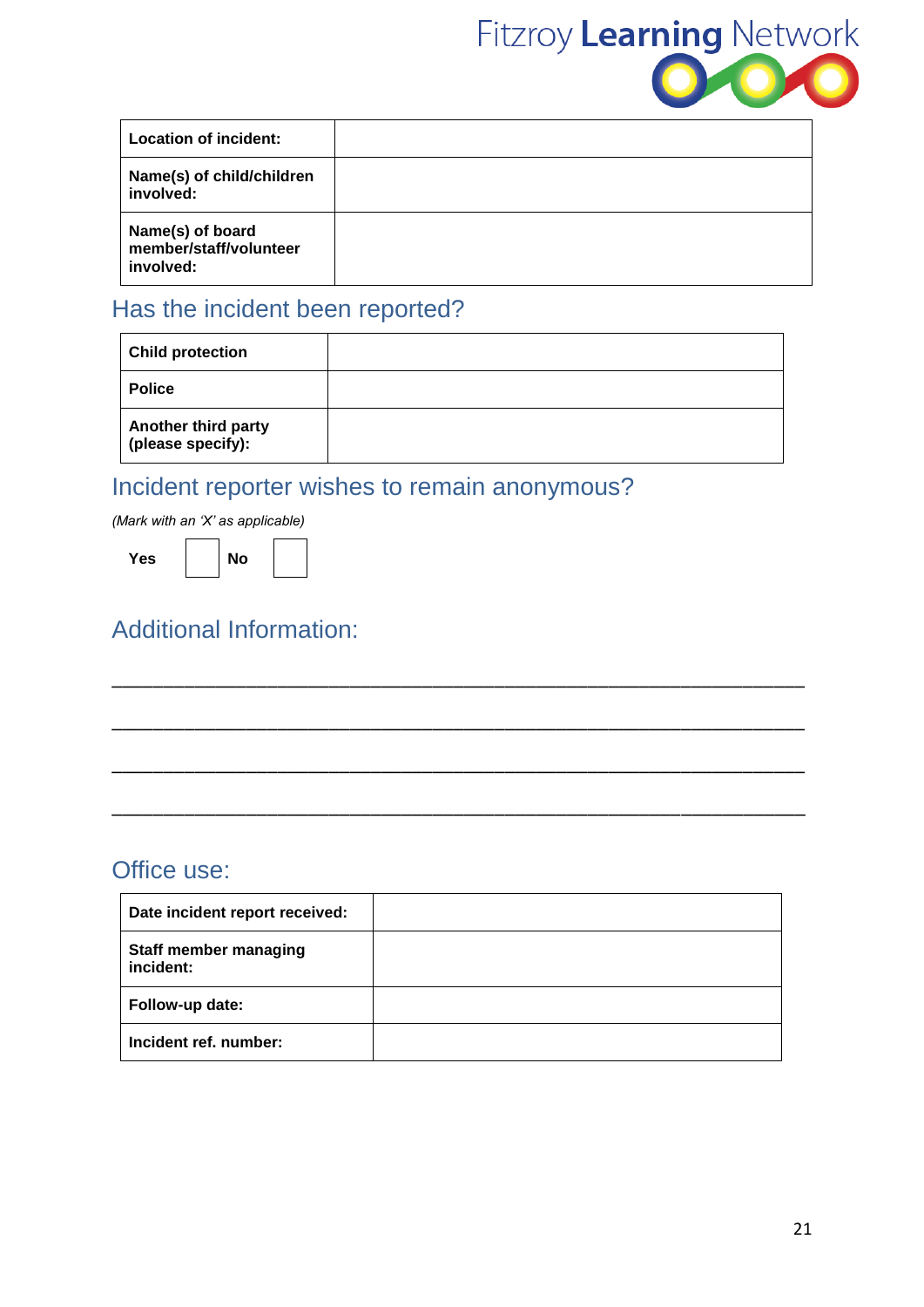

# **Appendix 5 PARTICIPANT REGISTRATION & CONSENT FORM**

### **Fitzroy Learning Network Youth Program Participant Registration & Consent Form**

The purpose of this form is to provide permission from a parent/guardian for the person detailed on this form to attend a program conducted by Fitzroy Learning Network (FLN). This form must be completed in full and signed by the parent/guardian of any child under 16 years of age, or FLN cannot permit the person to attend any FLN programs.

Under no circumstances is FLN able to provide access to its programs for young people aged under 12 years of age.

**\_\_\_\_\_\_\_\_\_\_\_\_\_\_\_\_\_\_\_\_\_\_\_\_\_\_\_\_\_\_\_\_\_\_\_\_\_\_\_\_\_\_\_\_\_\_\_\_\_\_\_\_\_\_\_\_\_\_\_\_\_\_\_**

#### **Program to be attended:**

| <b>PARTICIPANT DETAILS (Young person's details):</b> |                                                                                                                                                                                                                                                            |  |
|------------------------------------------------------|------------------------------------------------------------------------------------------------------------------------------------------------------------------------------------------------------------------------------------------------------------|--|
|                                                      |                                                                                                                                                                                                                                                            |  |
| Address:                                             |                                                                                                                                                                                                                                                            |  |
|                                                      |                                                                                                                                                                                                                                                            |  |
|                                                      |                                                                                                                                                                                                                                                            |  |
|                                                      |                                                                                                                                                                                                                                                            |  |
| Phone number: ______________________                 |                                                                                                                                                                                                                                                            |  |
| $\Box$ Neither                                       | Aboriginal or Torres Strait Islander status: $\Box$ Aboriginal $\Box$ Torres Strait Islander $\Box$ Both                                                                                                                                                   |  |
|                                                      | <b>MEDICAL INFORMATION/SPECIAL NEEDS</b> - Please provide relevant details of any<br>medical information which may affect your child's participation in FLN activities. Any medical<br>information collected is stored securely and confidentially by FLN. |  |
| $\Box$ Asthma                                        |                                                                                                                                                                                                                                                            |  |
| $\Box$ Diabetes                                      |                                                                                                                                                                                                                                                            |  |
| $\Box$ Epilepsy                                      |                                                                                                                                                                                                                                                            |  |
| $\Box$ Allergies                                     |                                                                                                                                                                                                                                                            |  |

\_\_\_\_\_\_\_\_\_\_\_\_\_\_\_\_\_\_\_\_\_\_\_\_\_\_\_\_\_\_\_\_\_\_\_\_\_\_\_\_\_\_\_\_\_\_\_\_\_\_\_\_\_\_\_\_\_\_\_\_\_\_\_\_\_\_\_\_\_\_\_\_\_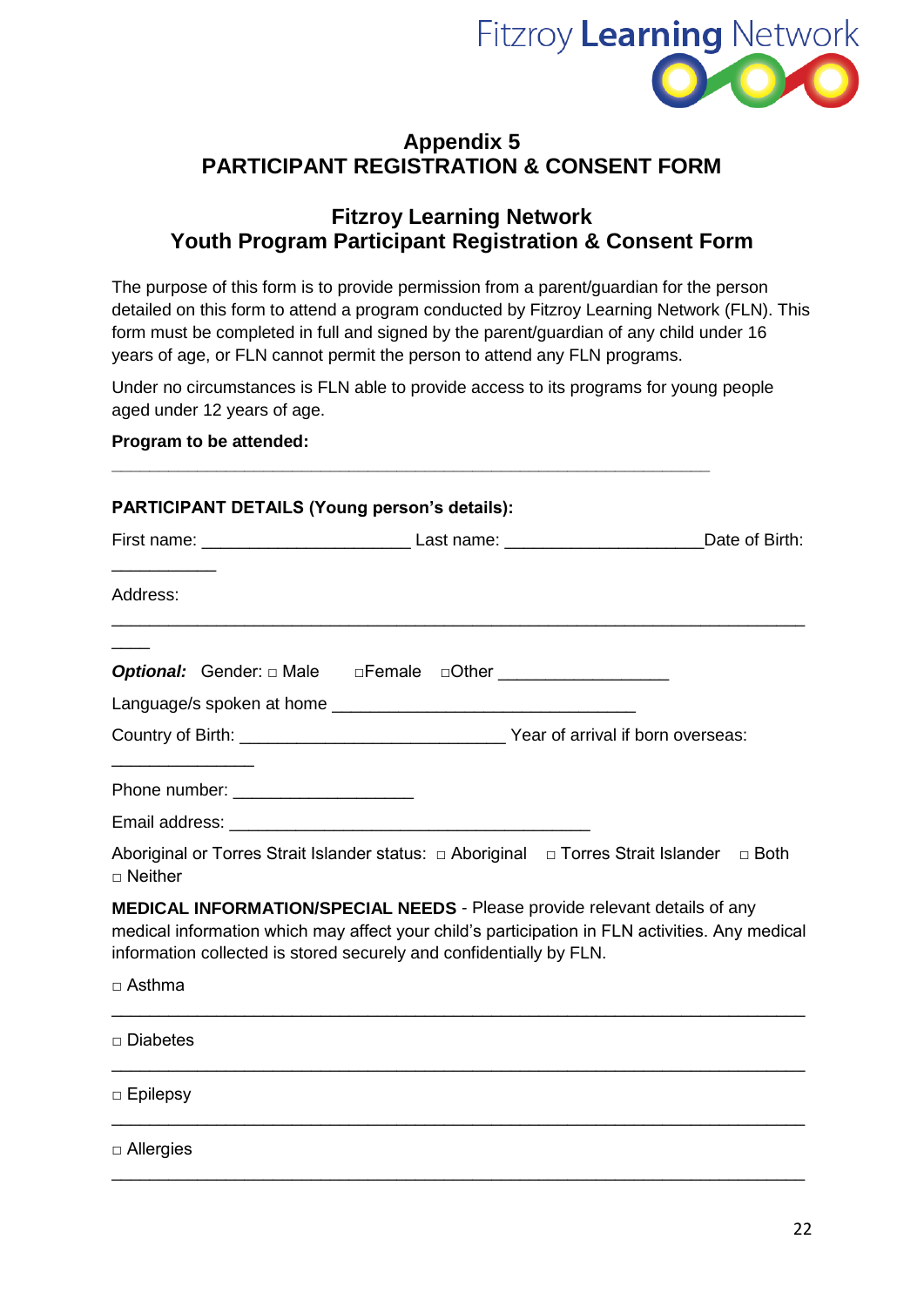

□ Other

Does the participant have any additional special needs we need to be aware of? If so please provide details:

\_\_\_\_\_\_\_\_\_\_\_\_\_\_\_\_\_\_\_\_\_\_\_\_\_\_\_\_\_\_\_\_\_\_\_\_\_\_\_\_\_\_\_\_\_\_\_\_\_\_\_\_\_\_\_\_\_\_\_\_\_\_\_\_\_\_\_\_\_\_\_\_\_

\_\_\_\_\_\_\_\_\_\_\_\_\_\_\_\_\_\_\_\_\_\_\_\_\_\_\_\_\_\_\_\_\_\_\_\_\_\_\_\_\_\_\_\_\_\_\_\_\_\_\_\_\_\_\_\_\_\_\_\_\_\_\_\_\_\_\_\_\_\_\_\_\_

\_\_\_\_\_\_\_\_\_\_\_\_\_\_\_\_\_\_\_\_\_\_\_\_\_\_\_\_\_\_\_\_\_\_\_\_\_\_\_\_\_\_\_\_\_\_\_\_\_\_\_\_\_\_\_\_\_\_\_\_\_\_\_\_\_\_\_\_\_\_\_\_

#### **EMERGENCY CONTACT: (In the event of an emergency this person is the primary contact)**

| Phone number:                                                               |  |
|-----------------------------------------------------------------------------|--|
|                                                                             |  |
|                                                                             |  |
|                                                                             |  |
|                                                                             |  |
| In the event we cannot contact you who else can we contact in an emergency? |  |
|                                                                             |  |
|                                                                             |  |
| Phone number:                                                               |  |
|                                                                             |  |

Mobile: Email:

Home: \_\_\_\_\_\_\_\_\_\_\_\_\_\_\_\_\_\_\_\_\_

#### **PARENT/GUARDIAN CONSENT**

#### **Participants under 16 require parent/guardian consent to participate in FLN youth programs**

I give consent for \_\_\_\_\_\_\_\_\_\_\_\_\_\_\_\_\_\_\_\_\_\_\_\_\_\_\_\_\_\_\_\_\_\_\_\_\_\_\_ (*participant's name)* to participate in

activities/programs offered by Fitzroy Learning Network.

I have provided the Fitzroy Learning Network all relevant details of my child's medical or physical needs and agree to update this information as required.

I give consent for Fitzroy Learning Network staff and volunteers to seek emergency medical assistance for the participant if needed.

- $\Box$  I give permission for the participant to walk home after the program
- $\Box$  I confirm that the participant listed on the form is 12 years and older